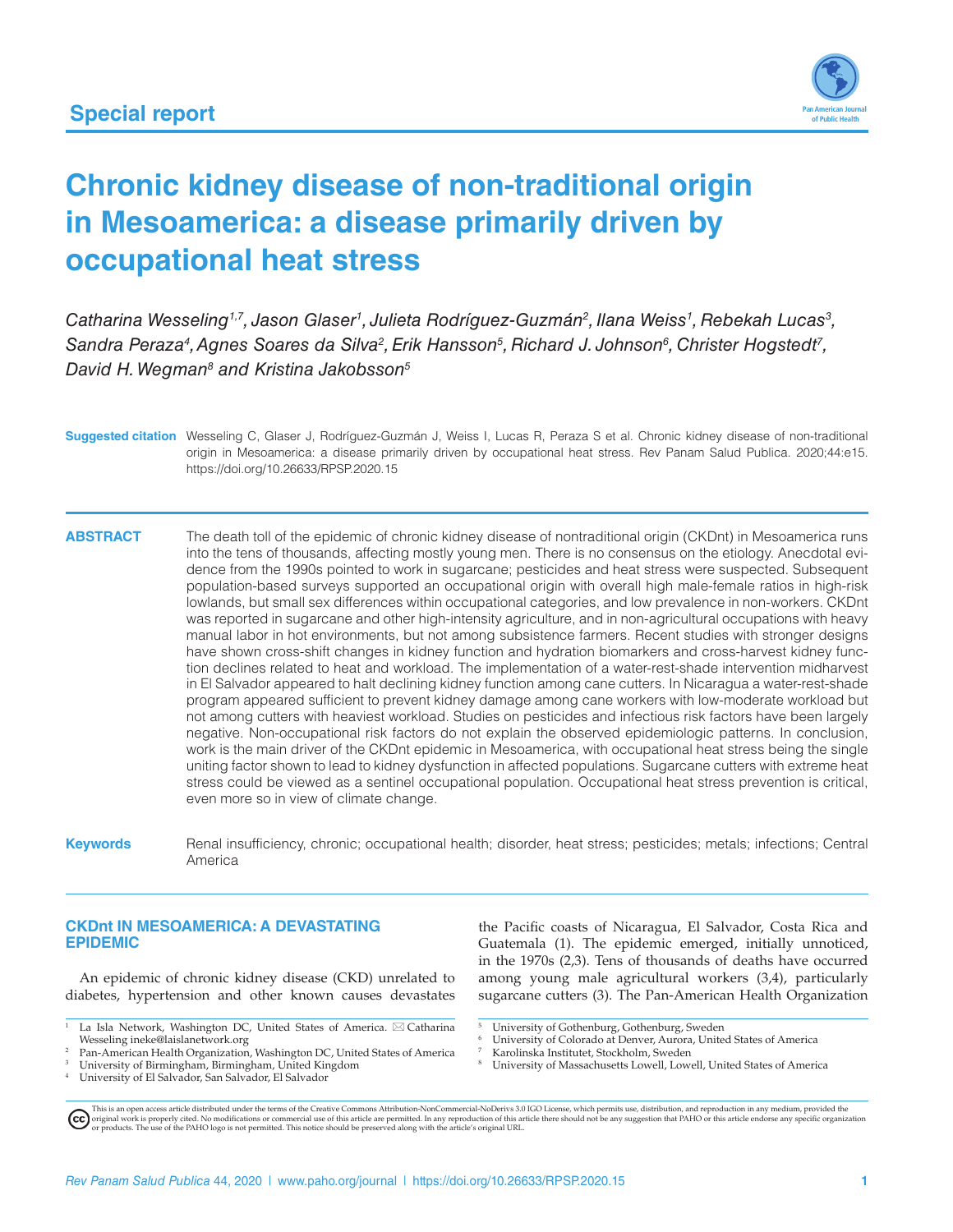recommends 'chronic kidney disease of non-traditional origin (CKDnt)' as the name of the disease (5). Many etiologic hypotheses have been discussed in international workshops (6-11). In this paper we propose that the existing epidemiologic evidence is sufficient to consider CKDnt in Mesoamerica an occupational disease driven by work-related heat stress that warrants immediate preventive action.

#### **EARLY ANECDOTAL EVIDENCE**

CKDnt was first noted by clinicians in the 1990s. In 1996, the main sugarcane enterprise in Nicaragua started pre-employment screening of serum creatinine (SCr) in response to high CKD morbidity and mortality in the neighboring communities from where it sourced its manual labor. In 2000, the company doctor conducted an unpublished epidemiologic study with >900 workers that compared subjects with high SCr to healthy controls. He concluded that strenuous physical work in high environmental temperatures without proper hydration leads to repeated "heat fatigue syndrome" and subsequently to CKD (12). By the early 2000s, increased mortality rates from endstage kidney disease (ESKD) were recognized primarily in men in the departments Chinandega, León, Rivas and Granada, Nicaragua, where sugarcane is the dominant crop, further supporting an occupational etiology (6). In El Salvador, nephrology wards started to overflow with ESKD patients, the majority being young, male agricultural workers from Pacific coastal regions without known risk factors (13). Nephrologists in the capital of Costa Rica who received kidney patients from Guanacaste on the Pacific Coast, began to call the entity "sugarcane worker nephropathy" (14). Most clinicians viewed CKDnt as an occupational disease and suspected it was related to pesticides.

#### **PREVALENCE STUDIES SUGGEST OCCUPATIONAL ETIOLOGY**

Though KDIGO (Kidney Disease: Improving Global Outcomes, a global organization developing and implementing evidence based clinical practice guidelines in kidney disease) guidelines state repeated SCr measurements are required to diagnose CKD clinically (15), a single determination of biomarkers of kidney dysfunction is considered sufficient on group level, such as in prevalence studies, to give an accurate indication of disease prevalence (16). Between 2010-2015, population-based surveys in communities with different economies observed high prevalence of reduced kidney function (estimated glomerular filtration rate (eGFR) <60 ml/min/1.73m2 ) in men of agricultural communities in coastal lowlands (range 14-42%) with lower frequencies in women (4-10%) and, recently, 13% of men and 5% of women nationally in El Salvador (Table 1) (17-25). In communities without observed excess risk for kidney dysfunction, sex differences were small or absent as well as, noteworthy, within occupational categories. For example, in two high-risk communities in Nicaragua the overall M:F ratio of 4.0 became 1.3 among agricultural workers (17). Female agricultural workers also appeared at increased risk for reduced kidney function in a large survey in León, Nicaragua (24). In El Salvador, for each ten years of work on coastal sugarcane or cotton plantations the risk for men tripled and more than doubled for women (20). These findings suggested that the higher prevalence among men was more likely due to the preponderance of

men in high-risk occupations rather than inherent differences between sexes.

Prevalence studies have added information about occupations at risk for CKDnt*, both agricultural and non-agricultural.* While it is often stated that young, male agricultural workers are disproportionally affected by CKDnt (18,19,23,24,26,27), not all types of agricultural workers are affected equally, and some non-agricultural occupations also carry increased risks. In agriculture, the highest risk for CKDnt is for sugarcane cutters and field workers (17,20,22,28) with CKDnt also reported for cotton, banana, rice and corn workers (17,19,20,23,29). These are industrial crops and contrast with findings from El Salvador (20) and Nicaragua (17,21,30) where kidney dysfunction was not observed among subsistence farmers in coastal areas and coffee farmers who had never worked in plantation agriculture. It was suggested that small farmers have more control over their working conditions than laborers (31). Non-agricultural occupations with reported moderate-high prevalence of kidney dysfunction are construction workers 5-15%, miners 6-16%; port workers with heavy labor (8%), fishermen 7%, and shrimp farm workers 10% (17,28,30,32). A recent case-control study in a Nicaraguan mining area found an >4-fold risk for low kidney function among those who had ever worked in mining or construction (33). Of note, most prevalence studies analyzed current occupation, which may overlook risks from past occupations or falsely identify a current occupation as at high risk. Yet, current occupations with high prevalence of low kidney function are characterized by intensive physical workload outdoors in high environmental heat.

Heat stress, resulting from a combination of metabolic and external heat, has frequently emerged from prevalence studies as a major risk factor for CKDnt. In Nicaragua, lifetime hours/ days of cutting sugarcane was strongly associated with eGFR  $<$  60 ml/min/1.73m<sup>2</sup>, and the risk for ever cutting cane during the hot dry season was 4-fold, but CKD was not related to lifetime days in less physically demanding jobs (22). Furthermore, a cross-sectional study comparing active workers in different occupations showed that the general health of cane cutters was significantly better than that of construction workers and subsistence farmers who had never worked in sugarcane, whereas markers of kidney health were significantly worse, and low kidney function was associated with years of work in sugarcane (30). In contrast, prevalence studies failed to identify clear associations between pesticides and kidney dysfunction (18,19,22,23,29).

Occurrence of abnormal kidney function in *non-working women and children* has been repeatedly presented as evidence for a non-occupational etiology (34,35). As stated above, for CKD stage 3 and higher (eGFR <60 ml/min/1.73m<sup>2</sup>), Nicaraguan and El Salvadoran cross-sectional surveys report 4-10% for female populations in regions with high risk of CKDnt, including economically active and inactive women (17-25). Yet, female CKD mortality in Nicaragua and El Salvador exceed national female CKD mortality compared with neighboring countries (3), and women in the endemic region of Guanacaste, Costa Rica, have double the CKD mortality rate compared to the rest of the country (2). Although these geographically varying mortality data among women have been suggested as possibly related to environmental exposures to toxic agent(s), environmental heat or the same occupational exposures as those of men could be risk factors as well, as in El Salvador,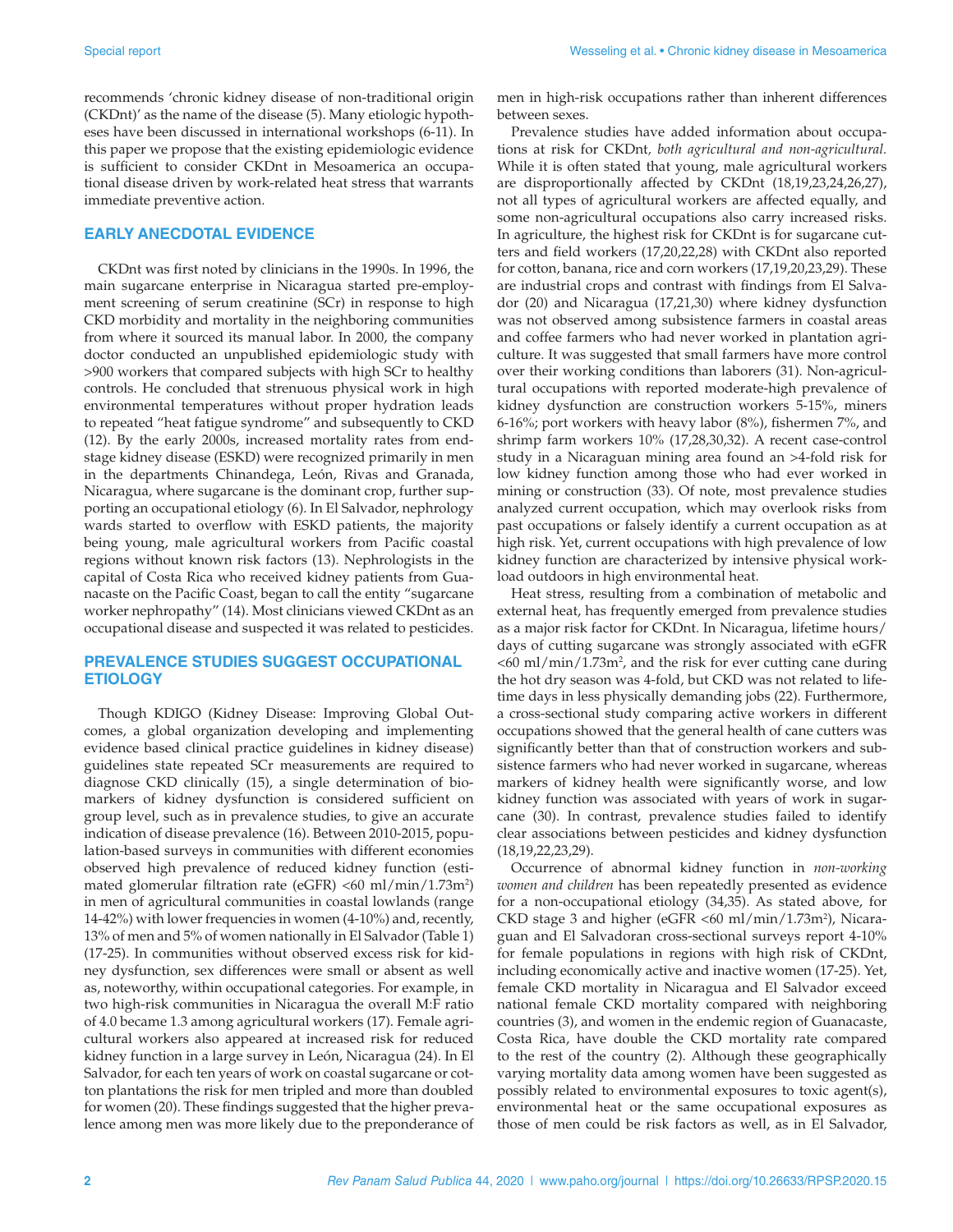#### **TABLE 1. Male and female prevalence of low kidney function in communities in relation to main economic activities and altitude, and findings for occupational and non-occupational risk factors in prevalence surveys**

| Country<br>(Reference)<br>(Age of study population) | Type of community<br>(Altitude)<br>(N males, N females)                                                 | <b>Population prevalence</b><br>for M and F (eGFR)<br>$< 60$ ml/min/1.73 m <sup>2</sup> ) | M:F ratio at<br>community<br>level | <b>Findings for</b><br>occupational<br>risk factors                                                                                                                | <b>Findings for</b><br>non-occupational<br>risk factors                                                                             |
|-----------------------------------------------------|---------------------------------------------------------------------------------------------------------|-------------------------------------------------------------------------------------------|------------------------------------|--------------------------------------------------------------------------------------------------------------------------------------------------------------------|-------------------------------------------------------------------------------------------------------------------------------------|
| Nicaragua                                           |                                                                                                         |                                                                                           |                                    |                                                                                                                                                                    |                                                                                                                                     |
| Torres et al, 2010 (17)<br>$(20-60 \text{ yrs})$    | All 5 communities<br>(M 479, F 266)                                                                     | M 14.2%<br>F 3.2%                                                                         | 3.1                                | Male and female kidney<br>dysfunction within<br>occupational categories:                                                                                           | Pos: hypertension (men), age,<br>NSAIDs (women, not significant),<br>low altitude (except service village at<br>sea level)          |
|                                                     | 2 high risk communities<br>(sugarcane / mining)<br>(100-300 masl)<br>(M 231, F 266)                     | M 17.9%<br>F4.5%                                                                          | 4.0                                | Agricultural workers (M 60/236,<br>F 4/21): M:F ratio 1.3                                                                                                          | Neg: diabetes, hypertension (women),<br>urinary tract infection, obesity,<br>NSAIDs (men)                                           |
|                                                     | Fishing community<br>(sea level)<br>(M 76, F 90)                                                        | M 10.5%<br>F 2.2%                                                                         | 5.7                                | Fishery (M 4/48, F 0/4):<br>M 8.3% vs F 0%                                                                                                                         |                                                                                                                                     |
|                                                     | Coastal service community<br>(sea level)<br>(M 50, F 90)                                                | M 0%<br>F 0%                                                                              |                                    | Services (5/74, 4/83):<br>M:F ratio 1.4                                                                                                                            |                                                                                                                                     |
|                                                     | Coffee higher altitude<br>(700-1300 masl)<br>(M 40, F 37)                                               | M 7.5%<br>F 0%                                                                            |                                    | Economically inactive<br>population:<br>Students (M 0/7, F 0/8): M 0%;<br>F 0%                                                                                     |                                                                                                                                     |
| Sanoff et al, 2010 (29)<br>$( \geq 18 \text{ yrs})$ | Volunteer study in<br>9 municipalities of<br>León-Chinandega<br>$(0-300 \text{ mas})$<br>(M 848, F 149) | M 14.0%<br>F 3.4%                                                                         | 4.1                                | Homeworkers, all F (20/472):<br>4%                                                                                                                                 | Pos: age, family history CKD, illegal<br>alcohol, high water intake<br>Neg: diabetes, hypertension, alcohol,<br>high BMI protective |
|                                                     |                                                                                                         |                                                                                           |                                    | Increased risk for reduced<br>kidney function: agricultural<br>field work, sugar mill work,<br>rice, corn and banana.                                              |                                                                                                                                     |
|                                                     |                                                                                                         |                                                                                           |                                    | Not associated with reduced<br>kidney function: agricultural<br>non-field work, sesame seed,<br>cotton, beans, other crops, cattle                                 |                                                                                                                                     |
|                                                     |                                                                                                         |                                                                                           |                                    | Work with pesticides weakly<br>associated with reduced kidney<br>function                                                                                          |                                                                                                                                     |
| 0'Donnell et al, 2011 (18)<br>$(18-56 \text{ yrs})$ | Rural, non-specified<br>agriculture (under and over<br>500 masl)<br>(M 298, F 473)                      | M 20.1%<br>F 8%                                                                           | 3.1                                | Heavy exertion $\geq$ 3 hrs: negative<br>Pesticides:                                                                                                               | Pos: hypertension, age, low altitude,<br>alcohol (non-significant).                                                                 |
|                                                     |                                                                                                         |                                                                                           |                                    | Any pesticide use positive (not<br>significant)<br>Mixing or applying pesticides<br>negative                                                                       | Neg: diabetes, obesity, NSAIDs,<br>antibiotic use, illegal alcohol,<br>smoking, water intake, water source                          |
| Laux et al, 2012 (21)                               | Coffee<br>(high altitude)<br>(M 120, F 147)                                                             | M 0%<br>F 1.4%                                                                            |                                    | 93% of men worked with<br>pesticides                                                                                                                               | Pos: age                                                                                                                            |
| $(20-60 \text{ yrs})$                               |                                                                                                         |                                                                                           |                                    |                                                                                                                                                                    | Neg: diabetes, hypertension, alcohol,<br><b>NSAIDs</b>                                                                              |
| Raines et al, 2014 (22)<br>$(15-69 \text{ yrs})$    | Sugarcane CKDu hotspot<br>(sea level)<br>(M 166, F 258)                                                 | M 41.9%<br>F9.8%                                                                          | 4.3                                | Positive association with years<br>of sugarcane cutting and ever<br>cutting sugarcane in dry season                                                                | Pos: hypertension, age, alcohol<br>Neg: diabetes, NSAIDs, nephrotoxic                                                               |
|                                                     |                                                                                                         |                                                                                           |                                    |                                                                                                                                                                    | medications, smoking, fructose,<br>water consumption                                                                                |
|                                                     |                                                                                                         |                                                                                           |                                    | Pesticides: negative for lifetime<br>days mixing/applying; positive<br>for history of accidentally<br>inhaling pesticides (exposure<br>variable not interpretable) |                                                                                                                                     |
| Lebov et al, 2015 (24)<br>$(18-70 \,\text{yrs})$    | León, urban and rural<br>(low altitude)<br>(M 1054, F 1434)                                             | M 13.8%<br>F 5.8%                                                                         | 2.4                                | Association with years of<br>agricultural work for both men<br>and women                                                                                           | Pos: diabetes (women), age,<br>hypertension, illegal alcohol, high<br>water consumption                                             |
| <b>El Salvador</b>                                  |                                                                                                         |                                                                                           |                                    |                                                                                                                                                                    | Neg: diabetes (men), smoking                                                                                                        |
| Orantes et al, 2011 (19)<br>$(≥ 18 \text{ yrs})$    | Bajo Lempa<br>(low altitude)                                                                            | M 16.9%<br>F4.1%                                                                          | 4.1                                | Contact to pesticides/<br>agrochemicals negative                                                                                                                   | Pos: hypertension, age, family history<br>CKD                                                                                       |
|                                                     | (M 343, F 432)                                                                                          |                                                                                           |                                    |                                                                                                                                                                    | Neg: diabetes, NSAIDs, markers of<br>metabolic disease, alcohol, obesity<br>(continued)                                             |

*Rev Panam Salud Publica* 44, 2020 | [www.paho.org/](http://www.paho.org)journal | https://doi.org/10.26633/RPSP.2020.15 **3**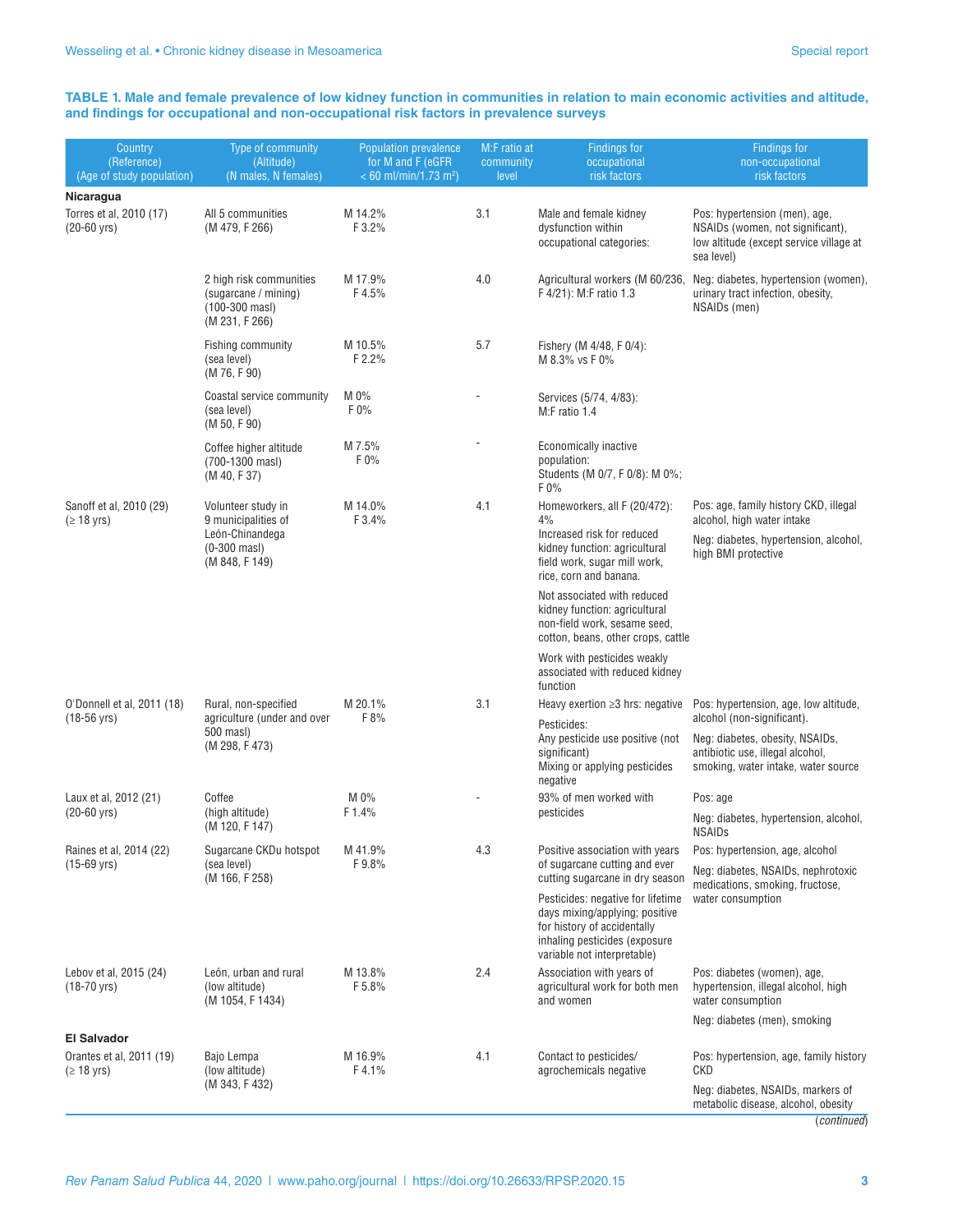| Country<br>(Reference)<br>(Age of study population)             | Type of community<br>(Altitude)<br>(N males, N females)                                                                            | <b>Population prevalence</b><br>for M and F (eGFR)<br>$< 60$ ml/min/1.73 m <sup>2</sup> ) | M:F ratio at<br>community<br>level | <b>Findings for</b><br>occupational<br>risk factors                                                                                                              | <b>Findings for</b><br>non-occupational<br>risk factors                                                                                   |
|-----------------------------------------------------------------|------------------------------------------------------------------------------------------------------------------------------------|-------------------------------------------------------------------------------------------|------------------------------------|------------------------------------------------------------------------------------------------------------------------------------------------------------------|-------------------------------------------------------------------------------------------------------------------------------------------|
| Peraza et al, 2012 (20)<br>$(20-60 \text{ yrs})$                | All 5 communities<br>(M 256, F 408)                                                                                                | M 6.6%<br>F 2.9%                                                                          | 2.3                                | For each 10-y coastal plantation<br>work (sugarcane / cotton):<br>Men OR 3.1 (95% CI 2.0, 5.0);<br>women OR 2.3 (95% CI 1.4, 3.7) significant)                   | Pos: diabetes (women), hypertension<br>(women), kidney stones (men), age,<br>low altitude, ever smoking (men, not                         |
|                                                                 | Two coastal sugarcane<br>communities                                                                                               | M 19.6%<br>F 8.0%                                                                         | 2.8                                |                                                                                                                                                                  |                                                                                                                                           |
|                                                                 | (M 113, F 175)                                                                                                                     |                                                                                           |                                    | Subsistence farmers without<br>history of plantation work in<br>lowland communities had no<br>increased kidney dysfunction                                       | Neg: diabetes (men), hypertension<br>(men), obesity, NSAIDs, alcohol (legal)<br>and illegal)                                              |
|                                                                 | 3 high altitude communities<br>(M 143, F 233)                                                                                      | M 0.7%<br>F 1.3%                                                                          | 0.8                                |                                                                                                                                                                  |                                                                                                                                           |
|                                                                 | Sugarcane<br>$(500 \text{ mas})$<br>(M 56, F 64)                                                                                   | M 1.8%<br>F 3.1%                                                                          | 0.6                                |                                                                                                                                                                  |                                                                                                                                           |
|                                                                 | Coffee<br>$(1650 \text{ mas})$<br>M40, F 84)                                                                                       | M 0%<br>F 0%                                                                              |                                    |                                                                                                                                                                  |                                                                                                                                           |
|                                                                 | Service<br>$(650 \text{ mas})$<br>(M 47, F 85)                                                                                     | $M 0\%$<br>F 1.2%                                                                         |                                    |                                                                                                                                                                  |                                                                                                                                           |
| Orantes et al. 2014 (23)<br>$( \geq 18 \text{ yrs})$            | Two high-risk agricultural<br>communities: Bajo Lempa<br>(low altitude)<br>Guayapa Abajo<br>$(100 \text{ mas})$<br>(M 793, F 1017) | M 18.0%<br>F4.2%                                                                          | 4.3                                | Association with agricultural<br>occupation                                                                                                                      | 2 agricultural communities:<br>Pos: hypertension, age                                                                                     |
|                                                                 |                                                                                                                                    |                                                                                           |                                    | Positive association for contact<br>with methyl parathion and<br>methomyl in Las Brisas (no data<br>provided on kind of exposure,<br>variable not interpretable) | Neg: diabetes, no other factors<br>reported.                                                                                              |
|                                                                 |                                                                                                                                    |                                                                                           |                                    |                                                                                                                                                                  | Las Brisas: a pesticide storehouse                                                                                                        |
|                                                                 | Suburban:<br>Las Brisas<br>$(570 \text{ mas})$<br>(M 183, F 395)                                                                   | M 13.1%<br>F 13.4%                                                                        | 1.0                                |                                                                                                                                                                  | was dismantled by the community; 9<br>out of 10 wells showed contamination<br>with toxaphene.<br>Pos: age, family history CKD,<br>smoking |
|                                                                 |                                                                                                                                    |                                                                                           |                                    |                                                                                                                                                                  | Neg: no data provided                                                                                                                     |
| Orantes-Navarro et al, 2019<br>(25)<br>$( \geq 18 \text{ yrs})$ | National survey<br>(altitude varying)<br>(M 1706, F 3111)                                                                          | M 13.2<br>F 5.0%                                                                          | 2.6                                | Higher prevalence of CKD<br>and CKDnt in farmers than in<br>nonfarmers                                                                                           | None                                                                                                                                      |

**TABLE 1. Male and female prevalence of low kidney function in communities in relation to main economic activities and altitude, and findings for occupational and non-occupational risk factors in prevalence surveys (***continued***)**

Pos, positive finding; neg, negative finding; NSAIDs, nonsteroidal anti-inflammatory drug; masl, meters above sea level; CKDnt, chronic kidney disease of non-traditional origin

with a dose-response for years of work in sugarcane/cotton not only for men but also for women (20). Additional studies are needed to determine risk factors for CKDnt in affected women.

Studies have reported that children in endemic areas may show early signs of kidney dysfunction, characterized by glomerular hyperfiltration in El Salvador (36), increased biomarkers of tubular injury in adolescents in high risk areas as compared to low risk areas in Nicaragua (37) and even increased incidence of ESKD among children in high risk sugarcane areas in Guatemala (38). Conclusions regarding etiology in children are limited by the possibility of participants avoiding reporting occupational exposures from (illegal) child labor. Other causes of kidney damage could also be explanatory (low birthweight, infectious diseases, malnutrition), leading to increased susceptibility to insults later in life, but such factors have yet to be adequately studied.

#### **ANALYTICAL EPIDEMIOLOGIC STUDIES HIGHLIGHT OCCUPATIONAL HEAT STRESS AS A KEY RISK FACTOR**

Two recent meta-analyses reported insufficient evidence in support of heat stress leading to CKDnt in Mesoamerican studies (39,40). Both suffer the limitations of such reviews given the great heterogeneity of exposure assessment and differences in study duration and outcomes between studies. Here we present a more detailed review, which includes a variety of studies which enhance understanding of the potential role of occupational heat stress as a risk factor for kidney function decline. These studies include short-term cross-shift studies, medium-term cross-harvest cohorts, and a two-year community cohort with a nested case-control (Table 2). A recent PAHO review by CW provides a detailed analysis of these studies including a table summarizing methodological aspects and quality considerations of the studies (41).

Most analytical studies have been conducted among sugarcane field workers, especially burned cane cutters. Cane cutting in industrial agriculture requires unusually high physical exertion, 6-7 days a week over 5-6 months harvest, described as comparable to the first 12 hours of adventure racing and above that of military personnel during multiday operations (42). Thus, substantial metabolic heat load adds to the high environmental heat, resulting in dangerous levels of heat stress (43-44), but studies have only begun to directly measure work effort or estimate core body temperature on large worker populations.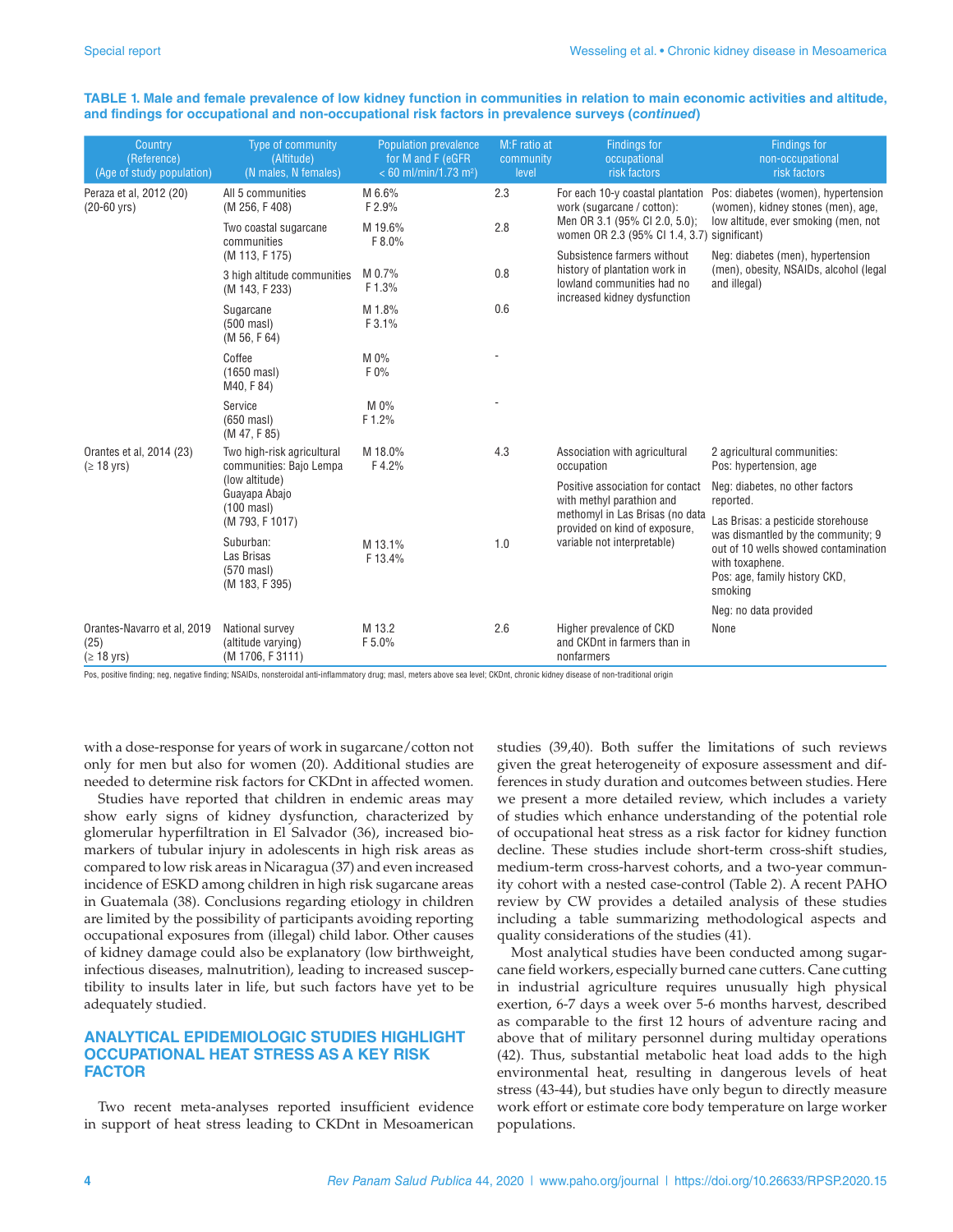### **TABLE 2. Analytical epidemiologic studies on CKDnt in Mesoamerica and findings in favor of and against an occupational etiology of CKDnt**

| Study<br>(Reference)<br>Country                                 | Setting                                                                                                                                                                                          | <b>Findings supporting</b><br>occupational<br>etiology of CKDnt *                                                                                                                                                                                                                                                                              | <b>Findings supporting</b><br>non-occupational etiology<br>of CKDnt                                                                                                                                                                                          |
|-----------------------------------------------------------------|--------------------------------------------------------------------------------------------------------------------------------------------------------------------------------------------------|------------------------------------------------------------------------------------------------------------------------------------------------------------------------------------------------------------------------------------------------------------------------------------------------------------------------------------------------|--------------------------------------------------------------------------------------------------------------------------------------------------------------------------------------------------------------------------------------------------------------|
| <b>Cross-shift studies</b>                                      |                                                                                                                                                                                                  |                                                                                                                                                                                                                                                                                                                                                |                                                                                                                                                                                                                                                              |
| Crowe et al, 2014 (45)<br>Costa Rica                            | Cane cutters (n=56)<br>3 sampling days in 1 week, midharvest<br>Urine: dipstick and microscopy                                                                                                   | Clear evidence of dehydration and kidney injury among heat None<br>stress exposed workers<br>Overnight recovery insufficient                                                                                                                                                                                                                   |                                                                                                                                                                                                                                                              |
| García-Trabanino et al,<br>2015 (46)<br>El Salvador             | Cane cutters (n=189)<br>End of harvest<br>Physical exam, urine, blood                                                                                                                            | Changes for blood pressure and kidney-related serum<br>and urine biomarkers involved in maintaining water and<br>electrolyte balance associated with heat and workload<br>No association with any pesticide use or use of glyphosate,<br>paraquat, 2,4-D, triazines, organo-phosphates, pyrethroids<br>Association with carbamate insecticides | None                                                                                                                                                                                                                                                         |
| Wesseling et al, 2016<br>(47)<br>Nicaragua                      | Cane cutters (n= 29), Day1, Day6, Week 9<br>Administrative referents (n=25), start and<br>end of harvest<br>Physical exam, urine, blood                                                          | Dehydration cross-shift among cutters is clear and repeated None<br>among cutters and not among administrative workers<br>Largest effects on Day 6, during acclimatization period                                                                                                                                                              |                                                                                                                                                                                                                                                              |
| Wegman et al, 2018 (48)<br>El Salvador<br>See also Bodin et al, | Intervention study<br>Cane cutters (n=40)<br>Pre- and post-intervention (midharvest) and<br>end of harvest                                                                                       | Documented cases of AKI (KDIGO)<br>Cross-shift decline in eGFR related to heat and workload<br>Positive effect of intervention on reducing cross-shift<br>kidney function decline                                                                                                                                                              | None                                                                                                                                                                                                                                                         |
| 2016 (56)                                                       | Physical exam, urine, blood                                                                                                                                                                      |                                                                                                                                                                                                                                                                                                                                                |                                                                                                                                                                                                                                                              |
| Sorensen et al, 2018<br>(49)<br>Guatemala                       | Sugarcane field workers (n=105)<br>3 monthly days towards end harvest<br>Urine, blood                                                                                                            | High prevalence of acute decline in eGFR in well-hydrated<br>workers<br>Increasing temperature, hyperuricemia, decreased urine<br>pH, urinary leukocyte esterase, and serum hyperosmolality<br>were risk factors                                                                                                                               | Half of study population had<br>HbA1c between 5.7-6.4% and<br>increasing levels predicted<br>cross-harvest AKI                                                                                                                                               |
| Butler-Dawson et al.<br>2019 (50)<br>Guatemala                  | Sugarcane field workers (n=517)<br>3 monthly days towards end harvest<br>Urine, blood                                                                                                            | 78% of workers developed cross-shift AKI (KDIGO<br>definition) at least once<br>The majority in well-hydrated workers.<br>Dehydration and insufficient electrolyte intake were risk<br>factors for AKI<br>NSAIDs combined with high pre-shift urinary specific<br>gravity increased risk for AKI                                               | None<br>Since hydration and electrolyte<br>intake, despite being preventive,<br>did not prevent all cases of AKI,<br>the authors concluded that other<br>factors must be contributing to<br>the injury.                                                      |
| <b>Occupational cohorts</b>                                     |                                                                                                                                                                                                  |                                                                                                                                                                                                                                                                                                                                                |                                                                                                                                                                                                                                                              |
| Laws et al, 2015 (51)<br>Laws et al, 2016 (52)<br>Nicaragua     | Cross-harvest cohort in five job categories of<br>sugarcane field workers and two categories of non-<br>field workers (n=284)                                                                    | eGFR decline and increase in markers of acute tubular<br>injury differed by job category<br>Findings in accordance to heat stress in the job categories<br>Protective effect from electrolytes                                                                                                                                                 | None                                                                                                                                                                                                                                                         |
| Wesseling et al, 2016<br>Nicaragua (47)                         | Cutters (n= 29), Day 1, Day 6, Week 9 of harvest<br>Administrative workers (n=25), cross-harvest                                                                                                 | Marked decline in kidney function among cutters but not in<br>the referent population                                                                                                                                                                                                                                                          | None                                                                                                                                                                                                                                                         |
| Butler-Dawson et al,<br>2018 (53)<br>Guatemala                  | Cross-harvest cohort of cane cutters (n=330)                                                                                                                                                     | Decline in eGFR in 37% of young male cutters with 6% with<br>a decline in eGFR $>$ 20%<br>3% declined over the harvest to eGFR <60 ml/min/1.73m <sup>2</sup>                                                                                                                                                                                   | According to authors, there<br>are possible non-occupational<br>contributory risk factors:<br>overinterpretation of positive<br>findings of association with<br>smoking (low prevalence) and<br>local residence (no further<br>details, may be occupational) |
| Kupferman et al, 2018<br>(54)<br>Nicaragua                      | Retrospective cross-harvest cohort of 326<br>sugarcane workers (cane cutters, seeders/ seed<br>cutters, weeders, pesticide applicators, irrigators)<br>for IKI                                   | 10.4% of workers had IKI at end of harvest compared to<br>baseline<br>A third of IKI cases developed CKD over the follow-up<br>period                                                                                                                                                                                                          | None                                                                                                                                                                                                                                                         |
|                                                                 | Prospective follow-up of 34 IKI cases at 6m or 1 yr                                                                                                                                              |                                                                                                                                                                                                                                                                                                                                                |                                                                                                                                                                                                                                                              |
| Hansson et al, 2019<br>(55)<br>Nicaragua                        | First year cross-harvest assessment of Adelante<br>Initiative Program: observation and measurement<br>of existing water-rest-shade program in a<br>sugarcane company<br>4 job categories (n=530) | IKI developed more frequently among category of highest<br>physical workload (12-fold risk compared to category of<br>lowest workload)<br>Occurrence of IKI much higher among dropouts (32% vs<br>$7.5\%$<br>Current preventive measures insufficient for workers with<br>highest heat stress                                                  | None                                                                                                                                                                                                                                                         |
| Gallo-Ruiz et al, 2019<br>(57)<br>Nicaragua                     | Brick makers (n= 257)<br>4-month follow-up                                                                                                                                                       | High prevalence of CKD (twice eGFR<60 ml/min/1.73m <sup>2</sup> $\ge$<br>3 months apart)<br>Risk higher among highest heat exposed (ovens)<br>Low water intake and longest work week associated with<br>decline in eGFR over the follow-up                                                                                                     | None                                                                                                                                                                                                                                                         |

(*continued*)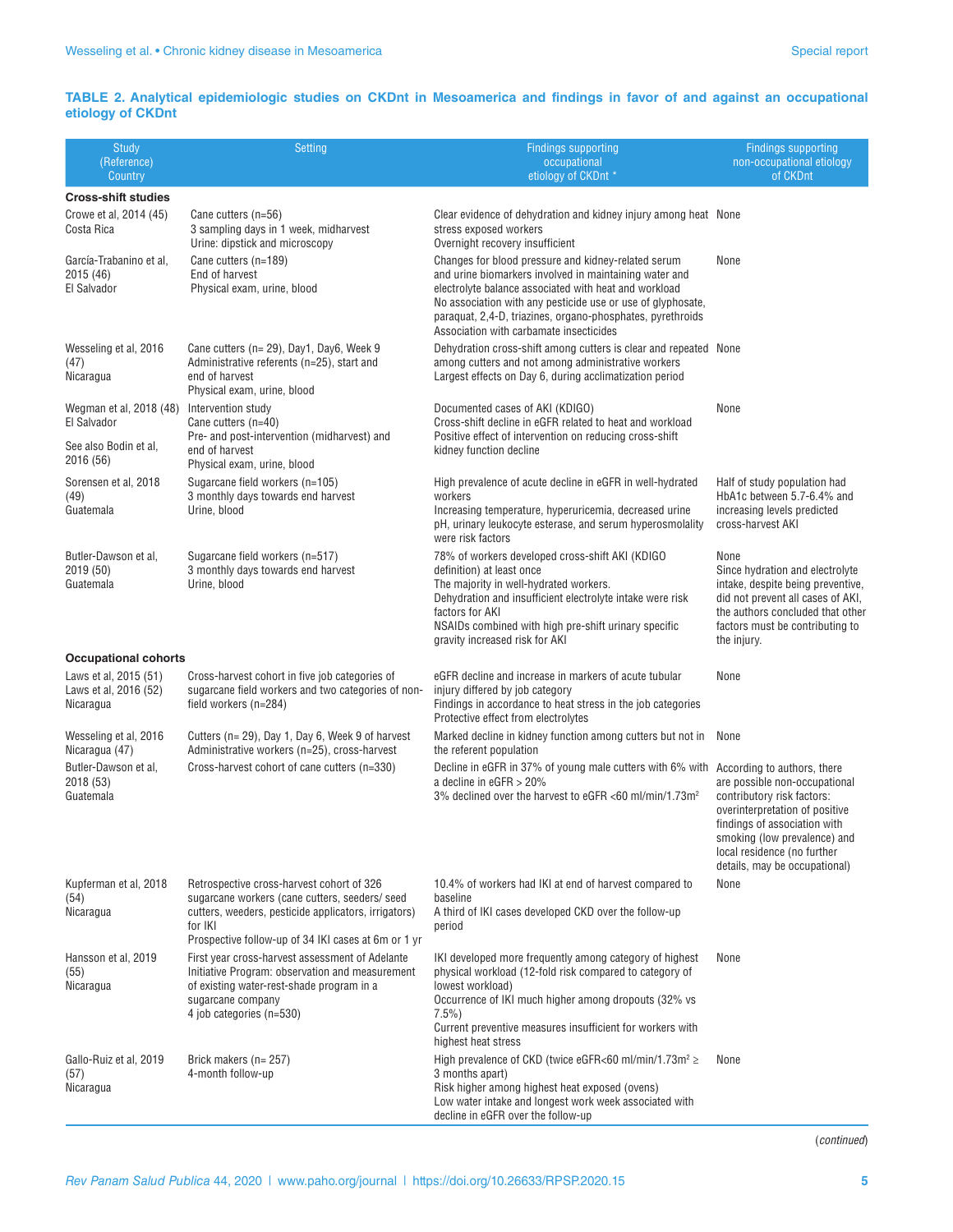#### **TABLE 2. Analytical epidemiologic studies on CKDnt in Mesoamerica and findings in favor of and against an occupational etiology of CKDnt (***continued***)**

| Study<br>(Reference)<br>Country                                                 | <b>Setting</b>                                                                                                                                                                                                                                                                                                               | <b>Findings supporting</b><br>occupational<br>etiology of CKDnt *                                                                                                                                                                                                                                                                                                                                                                                                                                                                                                                  | <b>Findings supporting</b><br>non-occupational etiology<br>of CKDnt                                                                      |
|---------------------------------------------------------------------------------|------------------------------------------------------------------------------------------------------------------------------------------------------------------------------------------------------------------------------------------------------------------------------------------------------------------------------|------------------------------------------------------------------------------------------------------------------------------------------------------------------------------------------------------------------------------------------------------------------------------------------------------------------------------------------------------------------------------------------------------------------------------------------------------------------------------------------------------------------------------------------------------------------------------------|------------------------------------------------------------------------------------------------------------------------------------------|
| Riefkohl et al, 2017<br>(68)<br>Nicaragua                                       | Cross-harvest cohort to investigate Leptospira in<br>five categories of sugarcane field workers and two<br>of non-field workers (n=282)<br>Cross-sectional evaluation of non-hired job<br>applicants ( $n=47$ ) and a sample of miners,<br>construction workers and port workers (n=160)                                     | None<br>Exposure to Leptospira is higher among sugarcane field<br>workers and miners (as expected due to more contact with<br>soil contaminated with rat urine)<br>Some association with biomarkers of kidney injury<br>The study does not provide evidence of Leptospira as a<br>cause of CKDnt.                                                                                                                                                                                                                                                                                  | None                                                                                                                                     |
| Fischer et al, 2018 (69)<br>Nicaragua                                           | A cohort of incident cases of AKI (n=586) recruited<br>at sugarcane company hospital, to assess<br>predictors for progression to CKD<br>Start of cohort Feb 2015 with case finding till May<br>2017 (28 months) and follow-up till November<br>2017 (min 210 days, max 1007 days).                                           | 49 (8.5%) AKI patients progressed to CKD, usually within<br>6 months.<br>AKI occurred more frequently among males and in the<br>job categories with highest internal and external heat<br>exposures.                                                                                                                                                                                                                                                                                                                                                                               | None                                                                                                                                     |
| <b>Intervention studies</b>                                                     |                                                                                                                                                                                                                                                                                                                              |                                                                                                                                                                                                                                                                                                                                                                                                                                                                                                                                                                                    |                                                                                                                                          |
| Wegman et al, 2018<br>(48)<br>El Salvador<br>See also Bodin et al,<br>2016 (56) | Cross-harvest with water-rest-shade intervention<br>starting mid-harvest<br>Inland (n=40) with intervention<br>Coastland (n=40) without intervention<br>For cross-shift analyses see above                                                                                                                                   | Cross-harvest percentual decline from pre-harvest baseline<br>values of eGFR occurred in both inland and coastal group<br>but less in the intervention group.<br>After a similar initial downward slope during pre-<br>intervention, the decline appeared to halt in the inland                                                                                                                                                                                                                                                                                                    | None                                                                                                                                     |
| <b>Community-based studies</b>                                                  |                                                                                                                                                                                                                                                                                                                              | group after start of the intervention                                                                                                                                                                                                                                                                                                                                                                                                                                                                                                                                              |                                                                                                                                          |
| Gonzalez-Quiroz et al,<br>2018 (58)<br>Nicaragua                                | Community cohort with 2-year follow up with<br>five 6-months interval evaluations of healthy<br>community members in high-risk area<br>Age 18-30, including workers and non-workers<br>$(n=350; M 263, F 87)$                                                                                                                | Rapid decline in 10% of healthy men at baseline (n=25)<br>and $3\%$ of women (n=3)<br>Associations with agricultural work, outdoor work, lack of<br>shade, and cane and seed cutting, fever last 6 months<br>No associations with self-perceived heat stress variables                                                                                                                                                                                                                                                                                                             | According to authors, there<br>are possible non-occupational<br>contributory risk factors. None<br>was observed or proposed.             |
| Smpokou et al, 2019<br>(64)<br>Nicaragua                                        | Nested case-control within the community cohort<br>$(60)$ :<br>Cases: rapid decliners (n=28)<br>Controls: random sample of healthy participants<br>in the community cohort (n=325, excluding low<br>kidney function at baseline)<br>Comparison of baseline urinary levels of 12 metals,<br>12 pesticides, and two mycotoxins | Urinary levels of different contaminants varied, most<br>were low or non-detectable, some pesticide levels were<br>considerable.<br>No associations between levels of any contaminant and<br>cases of rapid decline of kidney function.<br>This study did not analyze specifically occupational<br>variables but, conversely, it dismisses an environmental<br>etiology                                                                                                                                                                                                            | None                                                                                                                                     |
| Other study designs                                                             |                                                                                                                                                                                                                                                                                                                              |                                                                                                                                                                                                                                                                                                                                                                                                                                                                                                                                                                                    |                                                                                                                                          |
| Kupferman et al, 2016<br>(71)<br>Nicaragua                                      | Cross-sectional study of CKD (n=107) and non-CKD<br>(n=159) members of families affected by CKDnt (at<br>least two members)<br>Aim to gain better insight in distinguishing clinical<br>features of CKDnt in Mesoamerica                                                                                                     | Very high serum uric acid levels in family members with<br>CKD as compared to family members without CKD suggest<br>potential causal role in CKDnt.<br>The study could not explore associations with occupation,<br>almost all participants were sugarcane workers                                                                                                                                                                                                                                                                                                                 | None                                                                                                                                     |
| Wesseling et al, 2016<br>(30)<br>Nicaragua                                      | Cross-sectional comparison between cane cutters<br>$(n=86)$ , construction workers $(n=56)$ , subsistence<br>farmers $(n=52)$<br>Living and working in the same high-risk area in<br>northwest Nicaragua                                                                                                                     | Cane cutters with better general health but worse kidney<br>function points to physically demanding work<br>Prevalence of kidney dysfunction indicators highest among<br>cane cutters, intermediate in construction workers and<br>subsistence farmers not affected<br>Hyperuricemia strongly associated with reduced kidney<br>function<br>Negative for any pesticide use and specifically for<br>glyphosate, paraguat, 2,4-D, chlorpyrifos, cypermethrin<br>Electrolyte solution was preventive among cane cutters<br>Association with cumulative time in job among cane cutters | Hypertension, age, and high<br>water intake associated with<br>reduced kidney function<br>Alcohol, smoking and obesity<br>were negative. |
| Yih et al, 2019 (33)<br>Nicaragua                                               | Prevalent case-control study on infectious causes<br>in mining area in León Department<br>Cases n=112, controls =176<br>*For detailed descriptions of studies, see Wesseling C. Evidence for CKDnt being primarily an occupation driven disease in Mesoamerica. Report commissioned by PAHO; 2019 (41).                      | A 4.4-fold risk of CKDnt for ever work in mining or<br>construction<br>26% of participants seropositive for at least one strain of<br>Leptospira<br>No associations of Leptospira and Hantavirus<br>seropositivity with CKDnt                                                                                                                                                                                                                                                                                                                                                      | None                                                                                                                                     |

\*For detailed descriptions of studies, see Wesseling C. Evidence for CKDnt being primarily an occupation driven disease in Mesoamerica. Report commissioned by PAHO; 2019 (41).<br>CKDnt, chronic kidney disease of non-tradition

*Cross-shift* evaluations have been conducted in sugarcane cutters in Costa Rica, Nicaragua, El Salvador and Guatemala. Without exception, these studies concluded that cross-shift physiologic and biomarker changes were compatible with recurrent dehydration from strenuous work in hot environments (45-50). Three studies examining multiple cross-shifts documented repeated dehydration over the day (45,47,48). In one, 27% of cane-cutters started already with high urine specific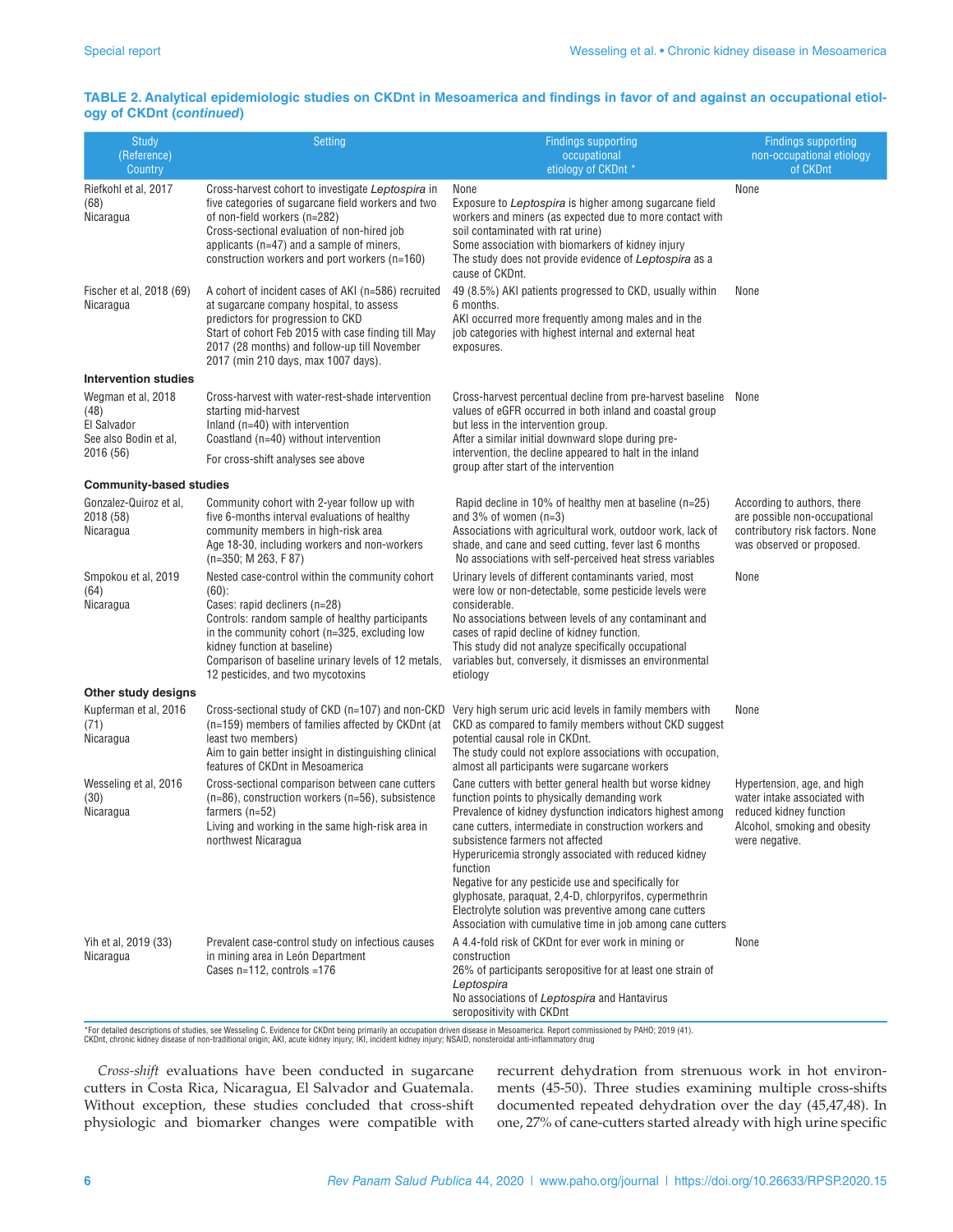gravity (≥1025) in at least one out of three observed shifts and 52% had high urine specific gravity at least once at the end of the shifts, indicating that dehydration occurred over the workday and that overnight recovery was insufficient (45). The start of the harvest, when workers acclimatize to the physically demanding work, was associated with the largest cross-shift differences in hydration and kidney function (47). In a waterrest-shade intervention study in El Salvador, the cross-shift decline in eGFR related to workload (tons cut); moreover, the intervention appeared to reduce cross-shift kidney function decline (48). In Guatemala, an ostensibly intense hydration regimen was implemented, but indicators of poor hydration were still associated with kidney function decline and biomarkers of kidney injury during the workday (49). Among these cane cutters, increases in SCr compatible with the KDIGO acute kidney injury definition occurred in 78% at least once during three measurement days (50). Other studies have also reported changes similar in magnitude during the workday (47,48).

*Cross-harvest* studies in Nicaragua, El Salvador and Guatemala found, without exception, decline in eGFR among field job categories, more severe in workers with the highest combination of environmental and metabolic heat exposures (47,48,51,55). A study in Nicaragua observed larger decline in kidney function among fieldworkers as compared to factory workers and drivers, consistent with degree of heat stress (51). Irrigators had a larger eGFR decline than cutters despite lesser physical demands. As dropouts were not followed up it is likely this represents a healthy worker effect among cutters as was demonstrated years later in the same company (55). Laws et al. also observed an increase over the harvest in markers of acute kidney injury (NGAL, NAG and IL-18), highest among cane cutters with the highest physical workload (52). Another study in Nicaragua documented a cross-harvest decline in eGFR of 10 ml/min/1.73m2 among cane cutters in only nine weeks, but not in administrative workers. In this study, cross-shift changes at the start of the harvest predicted the longitudinal kidney function decline (47). In Guatemala, 6% of young male cutters and other field workers had a cross-harvest eGFR decline >20% of baseline (53). In a retrospective cohort analysis, 19% of cane cutters, who have the highest physical workload, developed kidney injury at end of harvest, compared to less than 6% of other field workers, and no kidney injury among pesticide applicators or irrigation workers (54).

In Nicaragua, sugarcane workers with low-moderate physical demand maintained kidney function over the sugarcane harvest, but for those with heavy and very heavy physical workload (seed and burned cane cutters, respectively) the workplace practices in place for providing water-rest-shade appeared insufficient to prevent kidney function decline (cross-harvest change in eGFR  $-5$  and  $-9$  ml/min/1.73m<sup>2</sup>, respectively). Cases of cross-harvest incident kidney function injury, compatible with KDIGO acute kidney injury criteria were 2% in the lowest physical workload category versus 27% in burned cane cutters, a 12-fold excess (55).

A water-rest-shade intervention was introduced mid-harvest in one of two work teams at a sugar mill in El Salvador. After similar initial eGFR decline (measured in % change from baseline) for both work groups over the first two months of the harvest, the kidney function stabilized in the intervention group, but not in the non-intervention group (48, 56). A limitation of the study was that the intervention was not in the hottest area, but a previous cross-shift study (46) showed that cane cutters in the highland intervention area also have reduced eGFR.

One non-agricultural cohort of brickmakers found 13% with CKD (twice eGFR <60 ml/min/1.73m<sup>2</sup>, 4 months apart). Workers with the highest heat exposure were most affected. Low water intake and longer work week was associated with higher degree of decline in eGFR (57).

A *community-based cohort study in a high-risk area in Nicaragua*, following 350 adults under age 30, found that 9.5% (n=25) of the male and 3.4% (n=3) of the female population showed a pattern of rapid decline in kidney function over the course of two years (58). Rapid decline was associated with outdoor work, lack of shade, and work in agriculture and sugarcane, but not with years of employment in sugarcane or self-perceived heat stress and heavy workload. The authors concluded therefore that also non-occupational factors must be influencing disease occurrence, but no such factors were identified or proposed.

Further support for occupational heat stress as a key factor in the etiology of CKDnt in Mesoamerica is provided by *experimental animal data*. Recurrent dehydration from heat exposure caused tubulointerstitial kidney injury in mice deprived of water during daily heat exposure, despite drinking the same total amount of water during the night as mice with free access to water over 24 hours (59). A recent study showed that increasing the core temperature in heat exposed mice led to kidney injury with a similar histopathological appearance as initial kidney injury among sugarcane workers, consistent with hyperthermia playing a role (60). In a quasi-experimental study in marathon runners, 55% developed acute kidney injury, specifically tubular damage associated with salt and water loss due to sweating (61). An extensive overview of the pathophysiology of acute and chronic kidney damage from physical work in the heat has been recently published (62).

### **SCARCE EVIDENCE FOR OTHER OCCUPATIONAL OR ENVIRONMENTAL RISK FACTORS**

#### *Pesticides and metals*

Exposures to *pesticides* continue to be a concern as a potential risk factor for CKDnt in Mesoamerica. A comprehensive review from 2017 (63) concluded that there was scarce evidence for an association, but recommended studies with adequate exposure assessment before definitely discarding pesticides as an important risk. More recently, the above-mentioned Nicaraguan community cohort did not observe an association of self-reported pesticide use and kidney dysfunction, including glyphosate, paraquat, cypermethrin and methomyl (58), and a case-control study nested in this cohort found no association between rapid decline of eGFR over two years and baseline urinary levels of 12 common pesticides or their metabolites, including 2,4-D, glyphosate, chlorpyrifos and pyrethroid insecticides (64). To date, the only suggestive finding in Mesoamerica in relation to pesticides is a 13% prevalence of CKD stage ≥3 in Las Brisas, El Salvador, similar for men and women, attributed to local groundwater contamination with toxaphene after the dismantling of a pesticide storehouse by the community (23), which suggests an isolated situation. One of the two above mentioned meta-analysis studies reported an association between pesticide use and CKDnt (OR 1.35, 95%CI 0.98, 1.87) based on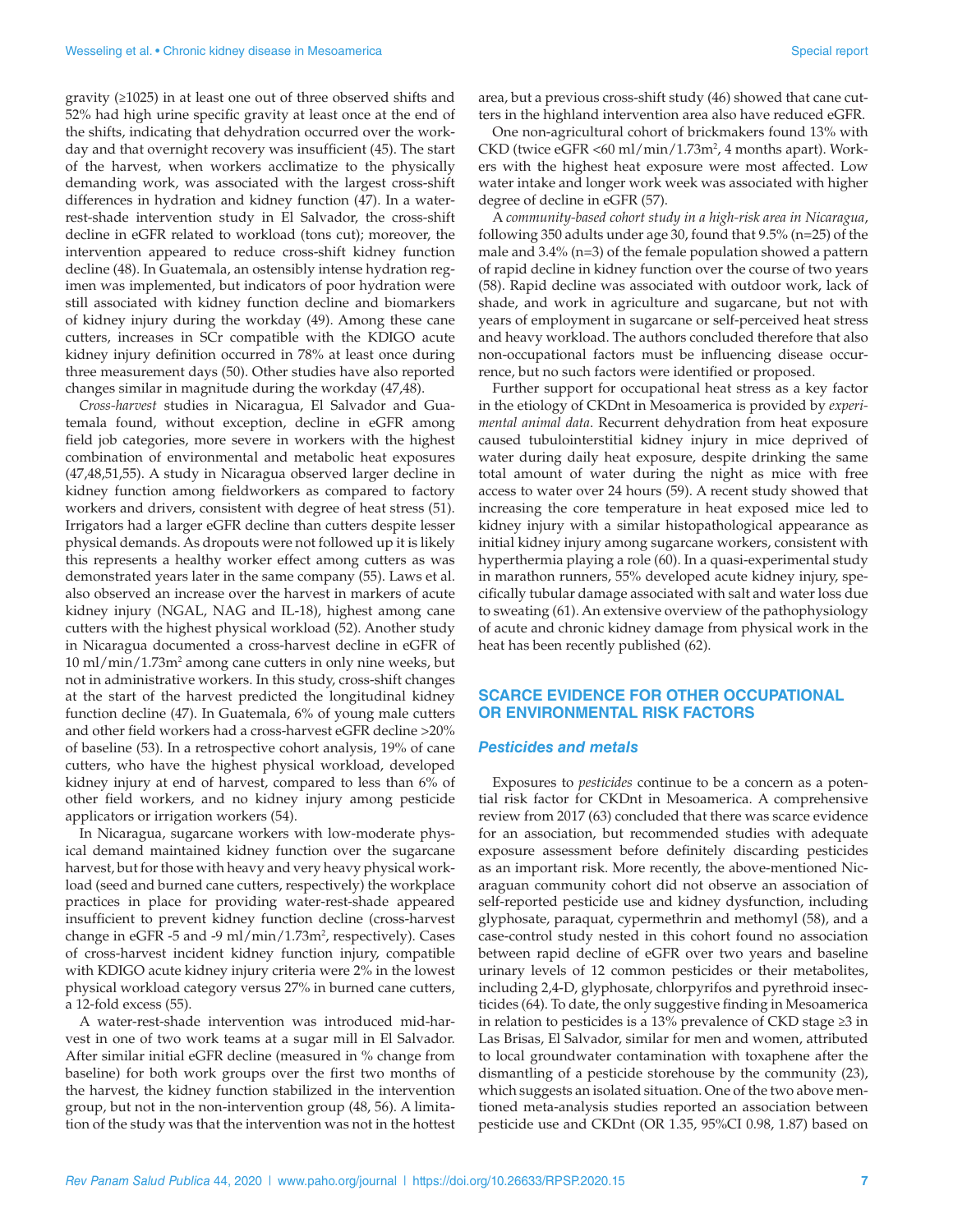13 studies (7 from Central America), but the meta-analysis had similar problems as with the assessment of heat stress (40).

Exposures to *metals and metalloids* have been considered as risk factors for CKDnt in Mesoamerica, especially arsenic as it has been detected at varying levels in water and soil in this volcanic region (65). In Nicaragua, lead, cadmium, and uranium were not associated with biomarkers of kidney injury or kidney function among sugarcane workers and miners, whereas total arsenic was associated with kidney injury among workers with the highest urinary levels (28). However, a longitudinal study following urinary levels of 12 metals in the Nicaraguan general population found no association with cases of rapid kidney function decline (64). A systematic assessment of the probability that metals were potentially important, concluded that this was highly unlikely, firstly because no particularly high exposures have been found in populations at risk as compared to established dose-response relationships, secondly because the clinical and histopathological presentation of CKDnt is not in accordance with the usual renal metal toxicity findings (66).

Potential nephrotoxic effects from toxic exposures may be magnified by high physical workload or by genetic predisposition. Several of the above-mentioned cross-shift and cross-harvest studies on heat stress simultaneously addressed pesticide exposures. Except for an isolated association between low pre-shift eGFR and self-reported use of carbamate insecticides in El Salvador (46,63), none of these studies found associations with pesticide use; interactions were not examined (48,51,53,55,58,63). However, the relative difficulty of measuring environmental exposures to toxicants (such as pesticides) or heat stress could obscure their potential role, when compared to potential genetic determinants which typically have less measurement error (67).

Even so, for a toxicant to be a key cause of an epidemic of the magnitude seen in Mesoamerica, it must be present during prolonged time periods in multiple countries, and be widespread in occupational or environmental settings in high-risk areas but not in low-risk areas. A pesticide, metal or other toxicant with such characteristics has not been identified. Toxic agents and their potential role as disease initiators interacting with heat stress or other putative exposures, or as disease progressors need to be addressed, but a main role of toxicants in the etiology of this epidemic is considered unlikely.

#### *Infectious agents*

Interest in an infectious etiology has been increasing, particularly the endemic vector-borne diseases leptospirosis, dengue, zika, chikungunya and malaria. All could have an occupational component, all could potentially exacerbate effects of heat stress, and all could affect disease progression, but few data exist so far. Based on observations of acute nephropathy in sugarcane workers and infestation of rodents in sugarcane fields in Nicaragua, leptospirosis or Hantavirus were hypothesized initially (32). *Leptospira* seropositivity was highest among sugarcane cutters as compared to other job categories in cane production and seropositive workers had higher NGAL levels, but there were no associations with kidney dysfunction that could explain the CKDnt epidemic (68). A recent prevalent case-control study in a mining area of Nicaragua observed a high rate of *Leptospira* seropositivity (26%) among study participants but did not find a positive association with CKDnt; Hantavirus seropositivity

was not associated either (33). The observed acute early phase of the disease points to a systemic inflammatory process, which was hypothesized to be due to an exogenous infectious or toxic cause (69). However, sugarcane workers attending the company hospital with acute kidney disease did not have raised titers of leptospirosis or Hantavirus, and probing for pathogen genomes using advanced molecular methods in blood, urine and kidney tissue in a subset (n=10) did not reveal any DNA or RNA patterns suggesting involvement of any known or novel pathogen (70). In a recent cross-harvest cohort, the inflammatory marker C-reactive protein increased in association with incident kidney injury, which may reflect heat-induced inflammation (55). A possible interaction between heat stress and infections of any kind –i.e., increased kidney stress while working hard in heat with an ongoing infection– has not yet been explored but should be of priority.

#### **NON-OCCUPATIONAL RISK FACTORS**

Many non-occupational factors have been hypothesized to explain the CKDnt etiology and findings are represented in Tables 1 and 2. For a non-occupational risk factor to be explanatory, it should be able to explain the observed occupational epidemiological patterns of CKDnt. CKDnt by definition excludes diabetes and hypertension but, in any case, diabetes prevalence is very low in affected areas and hypertension may also be a consequence of kidney disease and is therefore ambiguous as a risk factor. Urinary infections, kidney stones, obesity, and biomarkers of metabolic disease have been infrequently associated with kidney dysfunction. Hyperuricemia has been associated with kidney dysfunction in cross-sectional studies (30,46,47,71), tentatively as part of the pathophysiological pathway compatible with an occupational heat stress etiology (72). Consumption of NSAIDs, which also can be seen as occupationally related if used because of musculoskeletal pain in hard manual labor, yielded negative results in all studies, except for an interaction with pre-shift dehydrated state for acute kidney injury in a Guatemalan cross-shift study in sugarcane field workers (50), and there are no consistent observations for other nephrotoxic pharmaceuticals. Alcohol, illegal alcohol and tobacco were inconsistently related to low kidney function in prevalence studies. Smoking was considered a risk factor in a cross-harvest study in sugarcane workers in Guatemala (OR of 5.27) (53), but the prevalence of ever smoking was only 10%.

Genetic susceptibility may also be an important trigger for clusters of CKDnt (73). One study in a hotspot in Nicaragua hypothesized that the much higher levels of uric acid in CKDnt patients as compared to family members without CKDnt suggests an extreme phenotype on the disease spectrum (71). Genetic susceptibility has not been explored, but future studies could shed light on disease mechanisms.

### **TOWARDS UNDERSTANDING THE NATURAL HISTORY OF CKDnt**

Recently, studies on the progression of acute kidney injury and incident kidney injury have been undertaken. One study examined 34 workers with cross-harvest incident kidney injury 6 and 12 months later; 10 (34.5%) progressed to eGFR  $<60$  ml/  $min/1.73m^2$  and 11 (38%) to a decline of eGFR >30% of baseline (54). After proposing that CKDnt starts with an acute adverse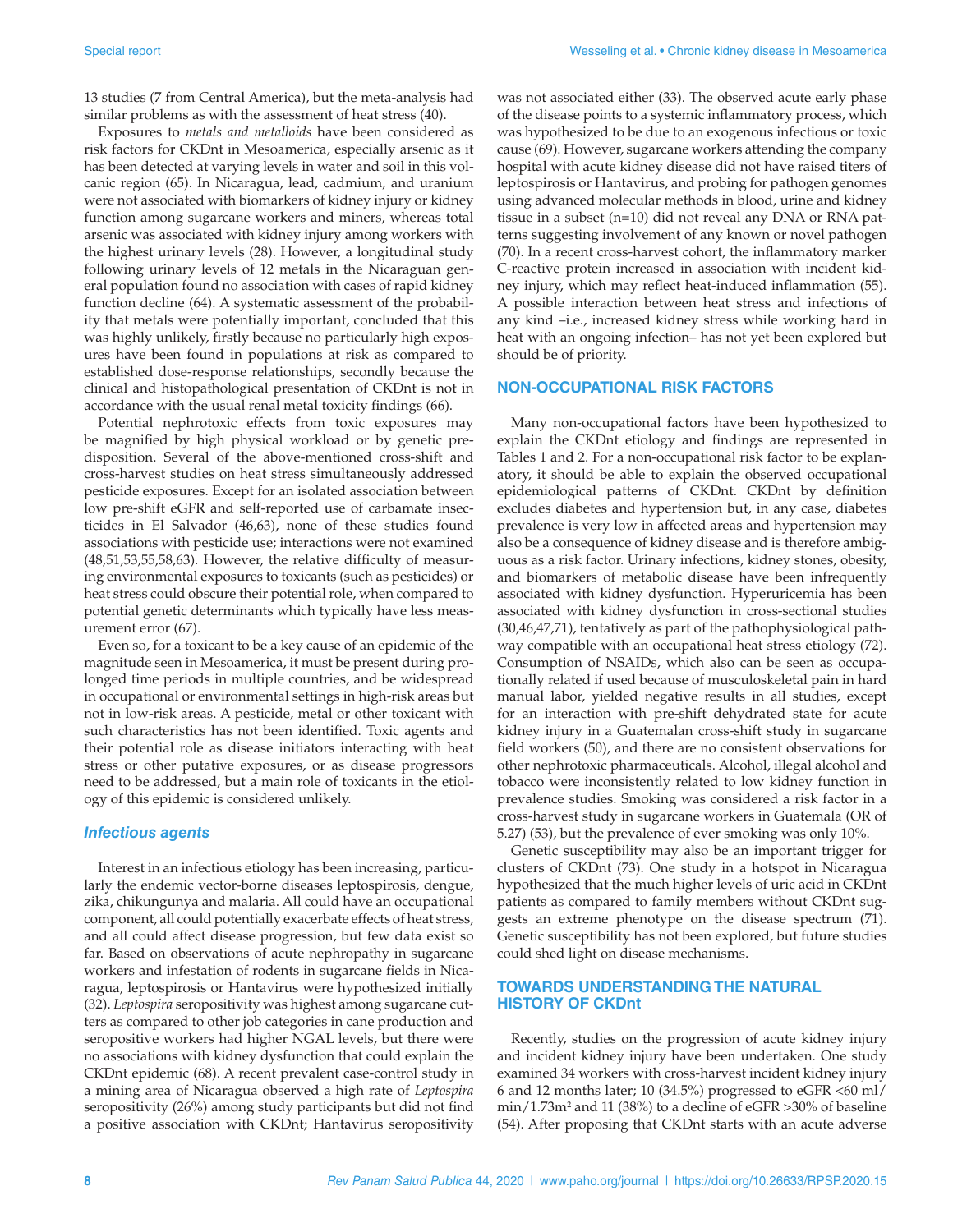kidney event (32), sugarcane workers with acute kidney injury episodes were captured at the company hospital in Nicaragua and then followed up for progress to CKD (69). Acute kidney injury occurred more frequently among male workers and in cutters and other fieldworkers. Of the 586 acute kidney injury patients, 49 (8.4%) progressed to CKD, most within six months.

Most analytical epidemiology studies are informative about short- or medium-term damage but only few on incidence of true CKDnt, i.e. a disease state which is not reversible. Functional changes in the kidneys during and after physically hard work in heat is also explored in sports medicine, clearly showing considerable short-term changes compatible with acute kidney injury (61,62,74-76). In occupational settings the heat stress is repeated day after day, a situation that cannot be evaluated in strictly controlled experimental settings. Workers' hydration status has been considered as essential on the pathophysiological pathway to kidney disease (62,77,78), but it is gradually recognized that preventing dehydration may not be enough to protect workers from increasing core body temperature from exertional heat in hot environments (79,80) and consequent adverse effects on the kidneys (55). This understanding will have impact on the design of occupational interventions. There is an obvious need for longer-term longitudinal occupational studies, with minimal loss of follow-up.

#### **CONCLUSIONS**

Studies have documented that CDKnt in Mesoamerica is an occupational disease associated with heavy manual work in hot, often agricultural, regions along the Pacific coast. Importantly, no study has provided evidence against an occupational nature of CKDnt (41). Of all potential risk factors, heat stress appears to be the strongest, although much is still needed to better understand determinants of CKDnt onset. Improved exposure assessment and longer follow-up will be important in understanding disease progression. Early research shows benefit of water-rest-shade programs to prevent kidney dysfunction. To date no specific occupational or environmental toxicants have been identified that can adequately explain the epidemic. Non-occupational risk factors have not been consistently associated with CKDnt, and no factor emerged suspect as a primary driver. The evidence for occupational heat stress is sufficiently strong that it requires primary prevention, with evaluation of the components and effectiveness of implementation of the interventions. Future studies should also focus on disease initiation, progression and secondary prevention.

In summary, we consider the evidence sufficient that work is the main driver of the epidemic of CKDnt in Mesoamerica. Occupational heat stress is the single factor shown to lead to kidney dysfunction in affected populations. Sugarcane cutters could be viewed as a sentinel occupational population. With increasing environmental temperatures, risk may extend to other occupations with lesser physical demands and other regions as they warm. Action must be taken now while we continue to refine understanding.

**Authors' contributions.** David Wegman, Kristina Jakobsson, Christer Hogstedt, Richard Johnson, Rebekah Lucas, Erik Hansson and Sandra Peraza are part of the "La Isla Network International Research Group". This work has been possible thanks to the collective efforts of our research group affiliated to La Isla Network and the support of other researchers. Design: CW, JG, JR-G, DHW and KJ; Acquisition of data: CW and contributions of all authors; Interpretation: all authors; Drafting: CW, JG, DHW, KJ; Revising critically for intellectual content: all authors; Final approval of submitted version: all authors; Agreement to be accountable for all aspects of the work: all authors.

**Conflicts of interests.** Catharina Wesseling, Jason Glaser, Ilana Weiss and David Wegman work as part of the Adelante Initiative, funded by the German Ministry of Economic Development and Cooperation (BMZ) and the German Investment and Development Corporation (DEG) through the DeveloPPP.de program (70%), La Isla Network (20%) and the San Antonio Sugar Mill (10%); the latter funds are for operational and logistical support of the interventions and independent of the intervention research. Julieta Rodríguez-Guzmán, Rebekah Lucas, Sandra Peraza, Agnes Soares da Silva, Erik Hansson, Richard J. Johnson, Christer Hogstedt and Kristina Jakobsson declare that they have no conflict of interest.

**Funding.** The Pan-American Health Organization provided funding for the preparation of an earlier technical report, on which this article is based.

**Disclaimer.** Julietta Rodríguez-Guzman and Agnes Soares da Silva are staff at the Pan American Health Organization. Authors hold sole responsibility for the views expressed in the manuscript, which may not necessarily reflect the opinion or policy of the RPSP/PAJPH or the Pan American Health Organization (PAHO).

#### **REFERENCES**

- 1. Johnson RJ, Wesseling C, Newman LS. Chronic kidney disease of unknown cause in agricultural communities. N Engl J Med. 2019;380(19):1843-52.
- 2. Wesseling C, van Wendel de Joode B, Crowe J, Rittner R, Sanati NA, Hogstedt C, Jakobsson K. Mesoamerican nephropathy: geographical distribution and time trends of chronic kidney disease mortality between 1970 and 2012 in Costa Rica. Occup Environ Med. 2015;72(10):714-21.
- 3. Ordunez P, Nieto FJ, Martinez R, Soliz P, Giraldo GP, Mott SA, Hoy WE. Chronic kidney disease mortality trends in selected Central America countries, 1997-2013: clues to an epidemic of chronic

interstitial nephritis of agricultural communities. J Epidemiol Community Health. 2018;72(4):280-6.

- 4. Ramirez-Rubio O, McClean MD, Amador JJ, Brooks DR. An epidemic of chronic kidney disease in Central America: an overview. J Epidemiol Community Health. 2013;67(1):1-3.
- 5. PAHO Progress reports on Technical Matters. Chronic kidney disease in agricultural communities in Central America. CE156/ INF/8. 156th Session of the executive committee, Washington, D.C., USA, 22-26 June 2015, page 17-21. Available at: [https://www.paho.](https://www.paho.org/hq/dmdocuments/2015/CE156-INF-8-e.pdf) [org/hq/dmdocuments/2015/CE156-INF-8-e.pdf.](https://www.paho.org/hq/dmdocuments/2015/CE156-INF-8-e.pdf) Accessed January 6, 2020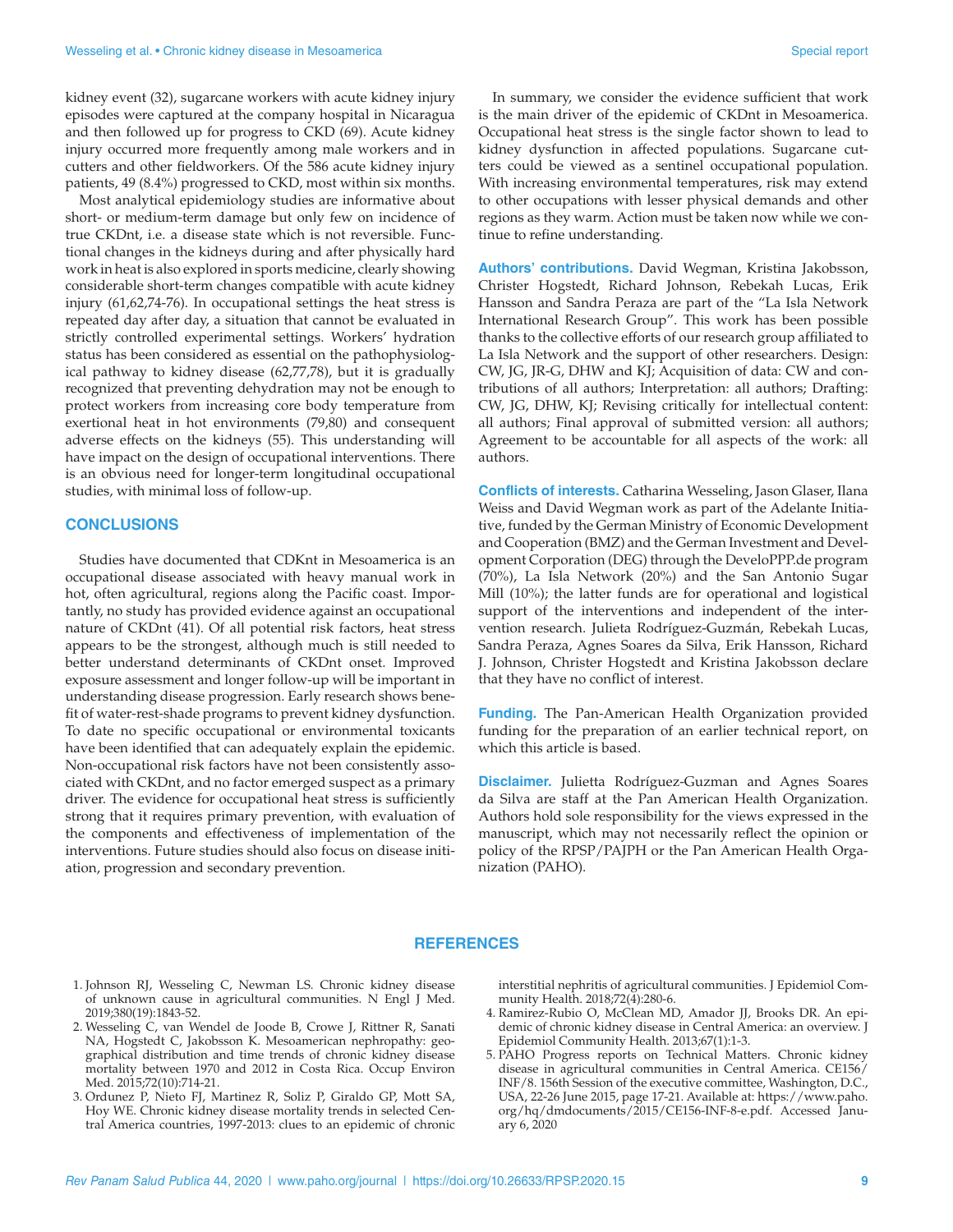- 6. Cuadra SN, Jakobsson K, Hogstedt C, Wesseling C. Chronic kidney disease: Assessment of current knowledge and feasibility for regional research collaboration in Central America. In: Chronic kidney disease: Assessment of current knowledge and feasibility for regional research collaboration in Central America. Work & Health Series, No. 2. Heredia, Costa Rica: SALTRA, IRET-UNA, 2006. ISSN: 1659-2670. [https://www.repositorio.una.ac.cr/bitstream/han](https://www.repositorio.una.ac.cr/bitstream/handle/11056/8590/seriesaludytrabajo2.pdf?sequence=1)[dle/11056/8590/seriesaludytrabajo2.pdf?sequence=1](https://www.repositorio.una.ac.cr/bitstream/handle/11056/8590/seriesaludytrabajo2.pdf?sequence=1). Accessed January 6, 2020
- 7. Wesseling C, Crowe J, Hogstedt C, Jakobsson K, Lucas R, Wegman D (eds). Mesoamerican Nephropathy: Report from the First International Research Workshop on MeN. Work & Health Series, No. 10. Heredia, C.R.: SALTRA / IRET-UNA, 2013. ISBN 978-9968-924-06-1. Available at: [https://www.repositorio.una.ac.cr/bitstream/han](https://www.repositorio.una.ac.cr/bitstream/handle/11056/8584/seriesaludytrabajo10.pdf?sequence=1)[dle/11056/8584/seriesaludytrabajo10.pdf?sequence=1](https://www.repositorio.una.ac.cr/bitstream/handle/11056/8584/seriesaludytrabajo10.pdf?sequence=1). Accessed January 6, 2020
- 8. Wesseling C, Crowe J, Hogstedt C, Jakobsson K, Lucas R, Wegman DH. First International Research Workshop on the Mesoamerican Nephropathy. Resolving the enigma of the Mesoamerican nephropathy: a research workshop summary. Am J Kidney Dis. 2014;63(3):396-404.
- 9. Wegman D, Crowe J, Hogstedt C, Jakobsson K, Wesseling C (eds). Mesoamerican Nephropathy: Report from the Second International Research Workshop on MeN. Work & Health Series, No. 33. Heredia, C.R.: SALTRA / IRET-UNA, 2016. ISBN 978-9968-924-33-7. Available at: [https://repositorio.una.ac.cr/bitstream/handle/11056/13142/](https://repositorio.una.ac.cr/bitstream/handle/11056/13142/MeN%202015%20Scientific%20Report%20high%20resolution_corregida.pdf?sequence=3&isAllowed=y) [MeN%202015%20Scientific%20Report%20high%20resolution\\_cor](https://repositorio.una.ac.cr/bitstream/handle/11056/13142/MeN%202015%20Scientific%20Report%20high%20resolution_corregida.pdf?sequence=3&isAllowed=y)[regida.pdf?sequence=3&isAllowed=y.](https://repositorio.una.ac.cr/bitstream/handle/11056/13142/MeN%202015%20Scientific%20Report%20high%20resolution_corregida.pdf?sequence=3&isAllowed=y) Accessed January 6, 2020
- 10. Mendley SR, Levin A, Correa-Rotter R, Joubert BR, Whelan EA, Curwin B, Koritzinsky EH, Gaughan DM, Kimmel PL, Anand S, Ordunez P, Reveiz L, Rohlman DS, Scammell MK, Wright RO, Star RA. Chronic kidney diseases in agricultural communities: report from a workshop. Kidney Int. 2019;96(5):1071-76.
- 11. Crowe J, Brooks D, Correa-Rotter R, González-Quiroz M, Jakobsson K, Kimmel P, Mendley S, Trottier B, Joubert B. Third International Workshop on Chronic Kidney Diseases of Uncertain/Non-traditional Etiology in Mesoamerica and Other Regions. Summary Report. March 20-22, 2019, San José, Costa Rica. Available at: [http://](http://www.saltra.una.ac.cr/images/SALTRA/Documentacion/MeN/Third_International_Workhsop_Summary_Report.pdf) [www.saltra.una.ac.cr/images/SALTRA/Documentacion/MeN/](http://www.saltra.una.ac.cr/images/SALTRA/Documentacion/MeN/Third_International_Workhsop_Summary_Report.pdf) [Third\\_International\\_Workhsop\\_Summary\\_Report.pdf](http://www.saltra.una.ac.cr/images/SALTRA/Documentacion/MeN/Third_International_Workhsop_Summary_Report.pdf). Accessed January 6, 2020
- 12. Zelaya F. Causas de enfermedad renal crónica en la población laboral del Ingenio San Antonio, Chinandega, 2000-2001. Informe final. Universidad Nacional Autónoma de León, 2001.
- 13. Trabanino RG, Aguilar R, Silva CR, Mercado MO, Merino RL. [End-stage renal disease among patients in a referral hospital in El Salvador]. Rev Panam Salud Publica. 2002;12(3):202-6.
- 14. Cerdas M. Chronic kidney disease in Costa Rica. Kidney Int Suppl. 2005;(97):S31-3.
- 15. Kidney Disease Improving Global Outcomes (KDIGO). 2012 clinical practice guideline for the evaluation and management of chronic kidney disease. International Society of Nephrology. Kidney Int Suppl [Internet]. 2013 Available at: [https://kdigo.org/wp-content/](https://kdigo.org/wp-content/uploads/2017/02/KDIGO_2012_CKD_GL.pdf) [uploads/2017/02/KDIGO\\_2012\\_CKD\\_GL.pdf](https://kdigo.org/wp-content/uploads/2017/02/KDIGO_2012_CKD_GL.pdf). Accessed January 6, 2020
- 16. Caplin B, Jakobsson K, Glaser J, Nitsch D, Jha V, Singh A, Correa-Rotter R, Pearce N. International collaboration for the epidemiology of eGFR in low- and middle-income populations - Rationale and core protocol for the Disadvantaged Populations eGFR Epidemiology Study (DEGREE). BMC Nephrol. 2017;18(1):1.
- 17. Torres C, Aragón A, González M, López I, Jakobsson K, Elinder CG, Lundberg I, Wesseling C. Evidence of widespread chronic kidney disease of unknown cause in Nicaragua, Central America. Am J Kidney Dis. 2010;55(5):485-96.
- 18. O'Donnell JK, Tobey M, Weiner DE, Stevens LA, Johnson S, Stringham P, Cohen B, Brooks DR. Prevalence of and risk factors for chronic kidney disease in rural Nicaragua. Nephrol Dial Transplant. 2011;26(9):2798-805.
- 19. Orantes CM, Herrera R, Almaguer M, Brizuela EG, Hernández CE, Bayarre H, Amaya JC, Calero DJ, Orellana P, Colindres RM, Velázquez ME, Núñez SG, Contreras VM, Castro BE. Chronic kidney disease and associated risk factors in the Bajo Lempa region of El Salvador: Nefrolempa study, 2009. MEDICC Rev. 2011;13(4): 14-22.
- 20. Peraza S, Wesseling C, Aragón A, Reiva R, García RA, Torres C, Jakobsson K, Elinder CG, Hogstedt C. Decreased kidney function among agriculture workers in El Salvador. Am J Kidney Dis. 2012;59(4):531-40.
- 21. Laux TS, Bert PJ, Barreto Ruiz GM, González M, Unruh M, Aragon A, Torres-Lacourt C. Nicaragua revisited: evidence of lower prevalence of chronic kidney disease in a high-altitude, coffee-growing village. J Nephrol. 2012;25(4):533-40.
- 22. Raines N, González M, Wyatt C, Kurzrok M, Pool C, Lemma T, Weiss I, Marín C, Prado V, Marcas E, Mayorga K, Morales JF, Aragón A, Sheffield P. Risk factors for reduced glomerular filtration rate in a Nicaraguan community affected by Mesoamerican nephropathy. MEDICC Rev. 2014;16(2):16-22.
- 23. Orantes CM, Herrera R, Almaguer M, Brizuela EG, Núñez L, Alvarado NP, Fuentes EJ, Bayarre HD, Amaya JC, Calero DJ, Vela XF, Zelaya SM, Granados DV, Orellana P. Epidemiology of chronic kidney disease in adults of Salvadoran agricultural communities. MEDICC Rev. 2014;16(2):23-30.
- 24. Lebov JF, Valladares E, Peña R, Peña EM, Sanoff SL, Cisneros EC, Colindres RE, Morgan DR, Hogan SL. A population-based study of prevalence and risk factors of chronic kidney disease in León, Nicaragua. Can J Kidney Health Dis. 2015;2:6.
- 25. Orantes-Navarro CM, Almaguer-López MM, Alonso-Galbán P, Díaz-Amaya M, Hernández S, Herrera-Valdés R, Silva-Aycaguer LC. The chronic kidney disease epidemic in El Salvador: A Cross-Sectional Study. MEDICC Rev. 2019;21(2-3):29-37.
- 26. Orantes-Navarro CM, Herrera-Valdés R, Almaguer-López M, López-Marín L, Vela-Parada XF, Hernandez-Cuchillas M, Barba LM. Toward a comprehensive hypothesis of chronic interstitial nephritis in agricultural communities. Adv Chronic Kidney Dis. 2017;24(2):101-6.
- 27. Chicas R, Mix J, Mac V, Flocks J, Dickman NE, Hertzberg V, McCauley L. Chronic kidney disease among workers: A review of the literature. Workplace Health Saf. 2019; 67(9):481-90.
- 28. McClean M, Amador JJ, Laws R, Kaufman JS, Weiner DE, Sánchez -Rodríguez JM, Ramírez-Rubio O, Brooks D. Biological sampling report: Investigating biomarkers of kidney injury and chronic kidney disease among workers in Western Nicaragua. Boston University School of Public Health. 2012. Available at: [http://www.](http://www.cao-ombudsman.org/cases/document-links/documents/Biological_Sampling_Report_April_2012.pdf) [cao-ombudsman.org/cases/document-links/documents/Biologi](http://www.cao-ombudsman.org/cases/document-links/documents/Biological_Sampling_Report_April_2012.pdf)[cal\\_Sampling\\_Report\\_April\\_2012.pdf.](http://www.cao-ombudsman.org/cases/document-links/documents/Biological_Sampling_Report_April_2012.pdf) Accessed January 6, 2020
- 29. Sanoff SL, Callejas L, Alonso CD, Hu Y, Colindres RE, Chin H, Morgan DR, Hogan SL. Positive association of renal insufficiency with agriculture employment and unregulated alcohol consumption in Nicaragua. Ren Fail. 2010;32(7):766-77.
- 30. Wesseling C, Aragón A, González M, Weiss I, Glaser J, Rivard CJ, Roncal-Jiménez C, Correa-Rotter R, Johnson RJ. Heat stress, hydration and uric acid: a cross-sectional study in workers of three occupations in a hotspot of Mesoamerican nephropathy in Nicaragua. BMJ Open. 2016;6(12):e011034.
- 31. Brooks DR, Ramirez-Rubio O, Amador JJ. CKD in Central America: a hot issue. Am J Kidney Dis. 2012;59(4):481-4.
- 32. Murray KO, Fischer RS, Chavarria D, et al. Mesoamerican nephropathy: a neglected tropical disease with an infectious etiology? Microbes Infect. 2015;17:671-5.
- 33. Yih WK, Kulldorff M, Friedman DJ, Leibler JH, Amador JJ, López-Pilarte D, Galloway RL, Ramírez-Rubio O, Riefkohl A, Brooks DR. Investigating possible infectious causes of chronic kidney disease of unknown etiology in a Nicaraguan mining community. Am J Trop Med Hyg. 2019; 101(3):676-83.
- 34. Vela XF, Henríquez DO, Zelaya SM, Granados DV, Hernández MX, Orantes CM. Chronic kidney disease and associated risk factors in two Salvadoran farming communities, 2012. MEDICC Rev. 2014;16(2):55-60.
- 35. Orantes-Navarro CM, Herrera Valdés R, López MA, Calero DJ, Fuentes de Morales J, Alvarado Ascencio NP, Vela Parada XF, Zelaya Quezada SM, Granados Castro DV, Orellana de Figueroa P. Epidemiological characteristics of chronic kidney disease of non-traditional causes in women of agricultural communities of El Salvador. Clin Nephrol. 2015;83(7 Suppl 1):24-31.
- 36. Orantes-Navarro CM, Herrera-Valdés R, Almaguer-López M, Brizuela-Díaz EG, Alvarado-Ascencio NP, Fuentes-de Morales J, Bayarre-Vea HD, Calero-Brizuela DJ, Vela-Parada XF, Zelaya-Quezada SM. Chronic kidney disease in children and adolescents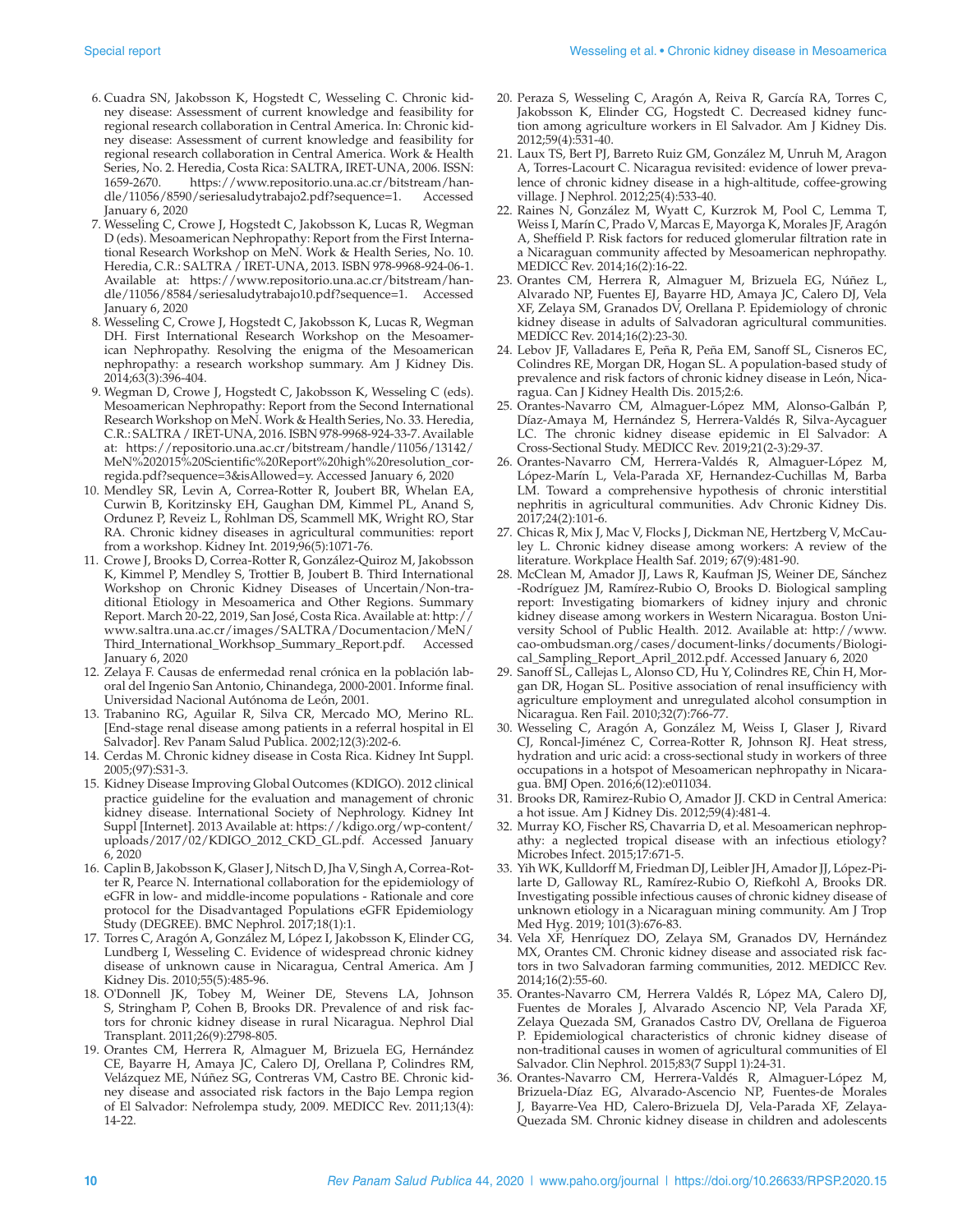- 37. Ramírez-Rubio O, Amador JJ, Kaufman JS, Weiner DE, Parikh CR, Khan U, McClean MD, Laws RL, López-Pilarte D, Friedman DJ, Kupferman J, Brooks DR. Urine biomarkers of kidney injury among adolescents in Nicaragua, a region affected by an epidemic of chronic kidney disease of unknown aetiology. Nephrol Dial Transplant. 2016;31(3):424-32.
- 38. Cerón A, Fort MP, Morine CM, Lou-Meda R. Chronic kidney disease among children in Guatemala. Rev Panam Salud Publica. 2014;36(6):376-82.
- 39. González-Quiroz M, Pearce N, Caplin B, Nitsch D. What do epidemiological studies tell us about chronic kidney disease of undetermined cause in Meso-America? A systematic review and meta-analysis. Clin Kidney J. 2018;11(4):496-506.
- 40. Chapman E, Haby MM, Illanes E, Sanchez-Viamonte J, Elias V, Reveiz L. Risk factors for chronic kidney disease of non-traditional causes: a systematic review. Rev Panam Salud Publica. 2019;43:e35.
- 41. Wesseling C. Evidence for CKDnt being primarily an occupation driven disease in Mesoamerica. Pan American Health Organization; May 2019 (Unpublished report)
- 42. Lucas RA, Bodin T, García-Trabanino R, Wesseling C, Glaser J, Weiss I, Jarquin E, Jakobsson K, Wegman DH. Heat stress and workload associated with sugarcane cutting - an excessively strenuous occupation! Extrem Physiol Med. 2015;4(Suppl 1):A23
- 43. Crowe J, Wesseling C, Solano BR, Umaña MP, Ramírez AR, Kjellstrom T, Morales D, Nilsson M. Heat exposure in sugarcane harvesters in Costa Rica. Am J Ind Med. 2013;56(10):1157-64.
- 44. Crowe J, Nilsson M, Kjellström T, Wesseling C. Heat-related symptoms in sugarcane harvesters. Am J Ind Med. 2015;58(5):541-8.
- 45. Crowe J, Nilsson M, Kjellstrom T, Cerdas M, Johnson RJ, Wesseling C. Pre and post-shift urinalyses in sugarcane harvesters exposed to heat stress. In: Crowe C. Heat exposure and health outcomes in Costa Rican sugarcane harvesters. Umeå University Medical Dissertations. New Series No 1676, ISSN 0346-6612, ISBN 978-91- 7601-140-9; 2014.
- 46. García-Trabanino R, Jarquín E, Wesseling C, Johnson RJ, González-Quiroz M, Weiss I, Glaser J, José Vindell J, Stockfelt L, Roncal C, Harra T, Barregard L. Heat stress, dehydration, and kidney function in sugarcane cutters in El Salvador: A cross-shift study of workers at risk of Mesoamerican nephropathy. Environ Res. 2015;142:746-55.
- 47. Wesseling C, Aragón A, González M, Weiss I, Glaser J, Bobadilla NA, Roncal-Jiménez C, Correa-Rotter R, Johnson RJ, Barregard L. Kidney function in sugarcane cutters in Nicaragua: A longitudinal study of workers at risk of Mesoamerican nephropathy. Environ Res. 2016;147:125-32.
- 48. Wegman DH, Apelqvist J, Bottai M, Ekström U, García-Trabanino R, Glaser J, Hogstedt C, Jakobsson K, Jarquín E, Lucas RAI, Weiss I, Wesseling C, Bodin T; Work Health and Efficiency (WE) Program Working Group. Intervention to diminish dehydration and kidney damage among sugarcane workers. Scand J Work Environ Health. 2018;44(1):16-24.
- 49. Sorensen CJ, Butler-Dawson J, Dally M, Krisher L, Griffin BR, Johnson RJ, Lemery J, Asensio C, Tenney L, Newman LS. Risk factors and mechanisms underlying cross-shift decline in kidney function in Guatemalan sugarcane workers. J Occup Environ Med. 2019;61(3):239-250.
- 50. Butler-Dawson J, Krisher L, Yoder H, Dally M, Sorensen C, Johnson RJ, Asensio C, Cruz A, Johnson EC, Carlton EJ, Tenney L, Asturias EJ, Newman LS. Evaluation of heat stress and cumulative incidence of acute kidney injury in sugarcane workers in Guatemala. Int Arch Occup Environ Health. 2019;92(7):977-90.
- 51. Laws RL, Brooks DR, Amador JJ, Weiner DE, Kaufman JS, Ramírez-Rubio O, Riefkohl A, Scammell MK, López-Pilarte D, Sánchez JM, Parikh CR, McClean MD. Changes in kidney function among Nicaraguan sugarcane workers. Int J Occup Environ Health. 2015;21(3):241-50.
- 52. Laws RL, Brooks DR, Amador JJ, Weiner DE, Kaufman JS, Ramírez-Rubio O, Riefkohl A, Scammell MK, López-Pilarte D, Sánchez JM, Parikh CR, McClean MD. Biomarkers of Kidney Injury Among Nicaraguan Sugarcane Workers. Am J Kidney Dis. 2016;67(2):209-17.
- 53. Butler-Dawson J, Krisher L, Asensio C, Cruz A, Tenney L, Weitzenkamp D, Dally M, Asturias EJ, Newman LS Risk Factors for declines

in kidney function in sugarcane workers in Guatemala. J Occup Environ Med. 2018;60(6):548-58.

- 54. Kupferman J, Ramírez-Rubio O, Amador JJ, López-Pilarte D, Wilker EH, Laws RL, Sennett C, Robles NV, Lau JL, Salinas AJ, Kaufman JS, Weiner DE, Scammell MK, McClean MD, Brooks DR, Friedman DJ. Acute kidney injury in sugarcane workers at risk for Mesoamerican nephropathy. Am J Kidney Dis. 2018;72(4):475-82.
- 55. Hansson E, Glaser J, Weiss I, Elkström U, Apelqvist J, Hogstedt C, Peraza S, Lucas R, Wesseling C, Jakobsson K, Wegman D. Workload and cross-harvest kidney injury in a Nicaraguan sugarcane worker cohort: a baseline for further actions. Occup Environ Med. 2019;76(11):818–6.
- 56. Bodin T, García-Trabanino R, Weiss I, Jarquín E, Glaser J, Jakobsson K, Lucas RA, Wesseling C, Hogstedt C, Wegman DH; WE Program Working Group. Intervention to reduce heat stress and improve efficiency among sugarcane workers in El Salvador: Phase 1. Occup Environ Med. 2016;73(6):409-16.
- 57. Gallo-Ruiz L, Sennett CM, Sánchez-Delgado M, García-Urbina A, Gámez-Altamirano T, Basra K, Laws RL, Amador JJ, Lopez-Pilarte D, Tripodis Y, Brooks DR, McClean MD, Kupferman J, Friedman D, Aragón A, González-Quiroz M, Scammell MK. Prevalence and risk factors for CKD among brickmaking workers in La Paz Centro, Nicaragua. AJKD. 2019;74(2):239-47.
- 58. Gonzalez-Quiroz M, Smpokou ET, Silverwood RJ, Camacho A, Faber D, Garcia BR, Oomatia A, Hill M, Glaser J, Le Blond J, Wesseling C, Aragon A, Smeeth L, Pearce N, Nitsch D, Caplin B. Decline in kidney function among apparently healthy young adults at risk of Mesoamerican nephropathy. J Am Soc Nephrol. 2018;29(8):2200-12.
- 59. Roncal Jimenez CA, Ishimoto T, Lanaspa MA, Rivard CJ, Nakagawa T, Ejaz AA, Cicerchi C, InabaS, Le M, Miyazaki M, Glaser J, Correa-Rotter R, González MA, Aragón A, Wesseling C, Sánchez-Lozada LG, and Johnson RJ. Dehydration-induced renal Injury: A fructokinase mediated disease? Kidney Int. 2014;86(2):294-302.
- 60. Sato Y, Roncal-Jimenez CA, Andres-Hernando A, Jensen T, Tolan DR, Sanchez-Lozada LG, Newman LS, Butler-Dawson J, Sorensen C, Glaser J, Miyazaki M, Diaz HF, Ishimoto T, Kosugi T, Maruyama S, Garcia GE, Lanaspa MA, Johnson RJ. Increase of core temperature affected the progression of kidney injury by repeated heat stress exposure. Am J Physiol Renal Physiol. 2019;317(5):F1111-21.
- 61. Mansour SG, Martin TG, Obeid W, Pata RW, Myrick KM, Kukova L, Jia Y, Bjornstad P, El-Khoury JM, Parikh CR. The role of volume regulation and thermoregulation in AKI during marathon running. Clin J Am Soc Nephrol. 2019;14(9):1297-1305.
- 62. Schlader ZJ, Hostler D, Parker MD, Pryor RR, Lohr JW, Johnson BD, Chapman CL. The Potential for Renal Injury Elicited by Physical Work in the Heat. Nutrients. 2019;11(9).
- 63. Valcke M, Levasseur ME, Soares da Silva A, Wesseling C. Pesticide exposures and chronic kidney disease of unknown etiology: an epidemiologic review. Environ Health. 2017;16(1):49.
- 64. Smpokou ET, González-Quiroz M, Martins C, Alvito P, Le Blond J, Glaser J, Aragón A, Wesseling C, Nitsch D, Pearce N, Norman J, Lindh CH, Morton J, Caplin B. Systematic investigation of environmental exposures in young adults with declining kidney function in a population at risk of Mesoamerican Nephropathy (MeN). Occup Environ Med. 2019;76(12):920-6.
- 65. Laws R; Amador JJ. Hypothesis summary: Arsenic. In: Wesseling C, Crowe J, Hogstedt C, Jakobsson K, Lucas R, Wegman D (eds). Mesoamerican Nephropathy: Report from the First International Research Workshop on MeN. Heredia, C.R.: SALTRA / IRET-UNA, 2013. ISBN 978-9968-924-06-1. pp 95-8. Available at: [https://www.](https://www.repositorio.una.ac.cr/bitstream/handle/11056/8584/seriesaludytrabajo10.pdf?sequence=1) [repositorio.una.ac.cr/bitstream/handle/11056/8584/seriesaludy](https://www.repositorio.una.ac.cr/bitstream/handle/11056/8584/seriesaludytrabajo10.pdf?sequence=1)[trabajo10.pdf?sequence=1](https://www.repositorio.una.ac.cr/bitstream/handle/11056/8584/seriesaludytrabajo10.pdf?sequence=1). Accessed January 6, 2020
- 66. Elinder CG. Does exposure to toxic metals have a role in the development of Mesoamerican Nephropathy (MeN)? In: Wegman D, Crowe J, Hogstedt C, Jakobsson K, Wesseling C (eds). Mesoamerican Nephropathy: Report from the Second International Research Workshop on MeN. Heredia, C.R.: SALTRA / IRET-UNA, 2016. ISBN 978-9968-924-33-7. pp 64-70. Available at: [https://reposito](https://repositorio.una.ac.cr/bitstream/handle/11056/13142/MeN%202015%20Scientific%20Report%20high%20resolution_corregida.pdf?sequence=3&isAllowed=y)[rio.una.ac.cr/bitstream/handle/11056/13142/MeN%202015%20](https://repositorio.una.ac.cr/bitstream/handle/11056/13142/MeN%202015%20Scientific%20Report%20high%20resolution_corregida.pdf?sequence=3&isAllowed=y) [Scientific%20Report%20high%20resolution\\_corregida.pdf?se](https://repositorio.una.ac.cr/bitstream/handle/11056/13142/MeN%202015%20Scientific%20Report%20high%20resolution_corregida.pdf?sequence=3&isAllowed=y)[quence=3&isAllowed=y.](https://repositorio.una.ac.cr/bitstream/handle/11056/13142/MeN%202015%20Scientific%20Report%20high%20resolution_corregida.pdf?sequence=3&isAllowed=y) Accessed January 6, 2020
- 67. Vineis P. A self-fulfilling prophecy: are we underestimating the role of the environment in gene-environment interaction research? Int J Epidemiol. 2004;33(5):945-6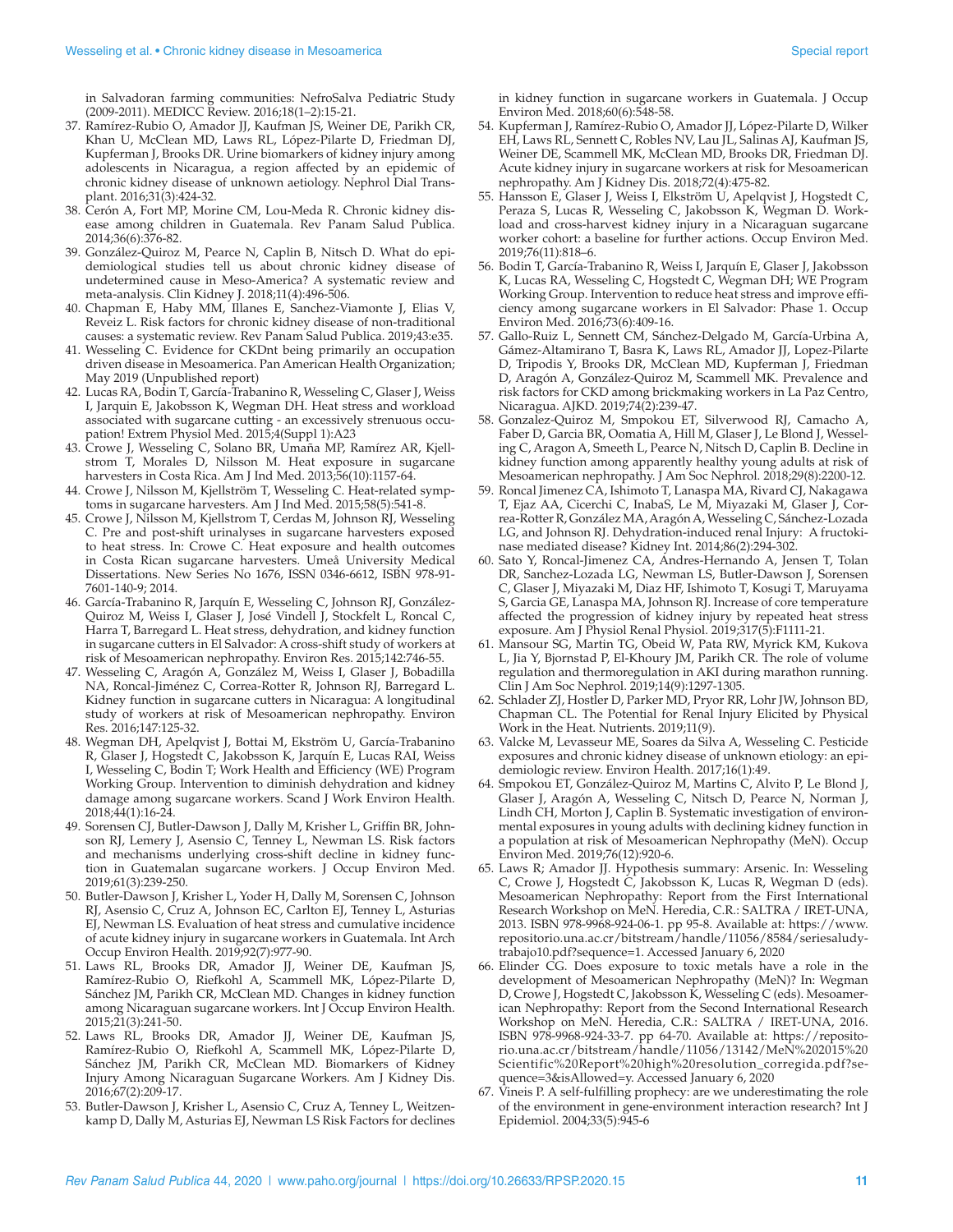- 68. Riefkohl A, Ramírez-Rubio O, Laws RL, McClean MD, Weiner DE, Kaufman JS, Galloway RL, Shadomy SV, Guerra M, Amador JJ, Sánchez JM, López-Pilarte D, Parikh CR, Leibler JH, Brooks DR. Leptospira seropositivity as a risk factor for Mesoamerican Nephropathy. Int J Occup Environ Health. 2017;23(1):1-10.
- 69. Fischer RSB, Vangala C, Mandayam S, Chavarria D, García-Trabanino R, Garcia F, Garcia LL, Murray KO. Clinical markers to predict progression from acute to chronic kidney disease in Mesoamerican nephropathy. Kidney Int. 2018;94(6):1205-16.
- 70. Fischer R. Lack of evidence regarding an infectious etiology of Mesoamerican Nephropathy make it unlikely. Meeting Book. Third International Workshop on Chronic Kidney Diseases of Uncertain/Non-traditional Etiology in Mesoamerica and Other Regions. March20-22, 2019, San José, Costa Rica. Abstract 29A, P 70. Available at: [https://www.niehs.nih.gov/news/events/pastmtg/assets/](https://www.niehs.nih.gov/news/events/pastmtg/assets/docs_c_e/ckd_meetingbook_508.pdf) [docs\\_c\\_e/ckd\\_meetingbook\\_508.pdf](https://www.niehs.nih.gov/news/events/pastmtg/assets/docs_c_e/ckd_meetingbook_508.pdf). Accessed January 6, 2020
- 71. Kupferman J, Amador JJ, Lynch KE, Laws RL, López-Pilarte D, Ramírez-Rubio O, Kaufman JS, Lau JL, Weiner DE, Robles NV, Verma KP, Scammell MK, McClean MD, Brooks DR, Friedman DJ. Characterization of Mesoamerican nephropathy in a kidney failure hotspot in Nicaragua. Am J Kidney Dis. 2016;68(5):716-25.
- 72. Roncal-Jimenez C, García-Trabanino R, Barregard L, Lanaspa MA, Wesseling C, Harra T, Aragón A, Grases F, Jarquin ER, González MA, Weiss I, Glaser J, Sánchez-Lozada LG, Johnson RJ. Heat stress nephropathy from exercise-induced uric acid crystalluria: A perspective on Mesoamerican Nephropathy. Am J Kidney Dis. 2016;67(1):20-30.
- 73. Friedman D. Genes and environment in chronic kidney disease hotspots. Curr Opin Nephrol Hypertens. 2019;28(1):87-96.
- 74. Divine JG, Clark JF, Colosimo AJ, Detherage JP 3rd, Donaworth MA, Hasselfeld KA, Himmler A, Rauch JT, Mangine RE. American

football players in preseason training at risk of acute kidney injury without signs of rhabdomyolysis. Clin J Sport Med. 2018. doi: 10.1097/JSM.0000000000000652.

- 75. Mansour SG, Verma G, Pata RW, Martin TG, Perazella MA, Parikh CR. Kidney injury and repair biomarkers in marathon runners. Am J Kidney Dis. 2017;70(2):252-61.
- 76. McCullough PA, Chinnaiyan KM, Gallagher MJ, Colar JM, Geddes T, Gold JM, Trivax JE. Changes in renal markers and acute kidney injury after marathon running. Nephrology (Carlton). 2011;16(2):194-9.
- 77. Roncal-Jimenez C, Lanaspa MA, Jensen T, Sanchez-Lozada LG, Johnson RJ. Mechanisms by which dehydration may lead to chronic kidney disease. Ann Nutr Metab. 2015;66 Suppl 3:10-3.
- 78. Johnson RJ, Rodriguez-Iturbe B, Roncal-Jimenez C, Lanaspa MA, Ishimoto T, Nakagawa T, Correa-Rotter R, Wesseling C, Bankir L, Sanchez-Lozada LG. Hyperosmolarity drives hypertension and CKD: water and salt revisited. Nat Rev Nephrol. 2014;10(7):415-20.
- 79. Alhadad SB, Tan PMS, Lee JKW. Efficacy of heat mitigation strategies on core temperature and endurance exercise: A meta-analysis. Front Physiol. 2019;10:71.
- 80. Hew-Butler T, Loi V, Pani A, Rosner MH. Exercise-associated hyponatremia: 2017. Update. Front Med (Lausanne). 2017;4:21.

Manuscript submitted 15 October 2019. Revised version accepted for publication on 9 January 2020.

## **Enfermedad renal crónica de origen no tradicional en Mesoamérica: una enfermedad desencadenada principalmente por el estrés térmico ocupacional**

**RESUMEN** La mortalidad por la epidemia de enfermedad renal crónica de origen no tradicional (ERCnt) en Mesoamérica asciende a decenas de miles de personas, principalmente hombres jóvenes. No existe consenso sobre su etiología. En la década de 1990, informes anecdóticos apuntaban como factor de riesgo al trabajo en plantaciones de caña de azúcar; se consideró como posibles causantes a los plaguicidas y el estrés térmico. Estudios de prevalencia de base poblacional subsiguientes apoyaron un origen ocupacional, con una proporción elevada de hombres respecto de las mujeres en las tierras bajas donde el riesgo era elevado, pero con pequeñas diferencias de sexo dentro de las categorías ocupacionales y baja prevalencia en el ámbito no laboral. Se reportó ERCnt en los trabajadores de la caña de azúcar y otros cultivos con alta exigencia física y en ocupaciones no agrícolas que implican trabajo manual intenso en ambientes calurosos, pero no entre los agricultores de subsistencia. Estudios recientes con diseños más sólidos han demostrado cambios en la función renal y en los biomarcadores de hidratación en el curso de los turnos laborales, y disminución de la función renal relacionada con el calor y la carga de trabajo en el curso de la cosecha. La implementación de una intervención basada en la provisión de agua, descanso y sombra a mitad de la cosecha en El Salvador detuvo la disminución de la función renal en los cortadores de caña. En Nicaragua, un programa de provisión de agua, descanso y sombra evitó la lesión renal en los trabajadores de la caña con una carga de trabajo baja y moderada, pero no entre los cortadores, quienes tienen la mayor carga de trabajo. Los estudios sobre plaguicidas y factores de riesgo infecciosos han sido en gran medida negativos. Los factores de riesgo no ocupacionales no explican los patrones epidemiológicos observados. En conclusión, el trabajo es el principal desencadenante de la epidemia de ERCnt en Mesoamérica, y el estrés térmico ocupacional es el único factor que consistentemente conduce a la disfunción renal en las poblaciones afectadas. Los cortadores que trabajan en los ingenios azucareros y están expuestos a un estrés térmico extremo podrían ser considerados una población ocupacional centinela. La prevención del estrés térmico ocupacional es crítica, más aún si se consideran los efectos del cambio climático.

**Palabras clave** Insuficiencia renal crónica; salud laboral; estrés por calor; plaguicidas; metales; infección; América Central